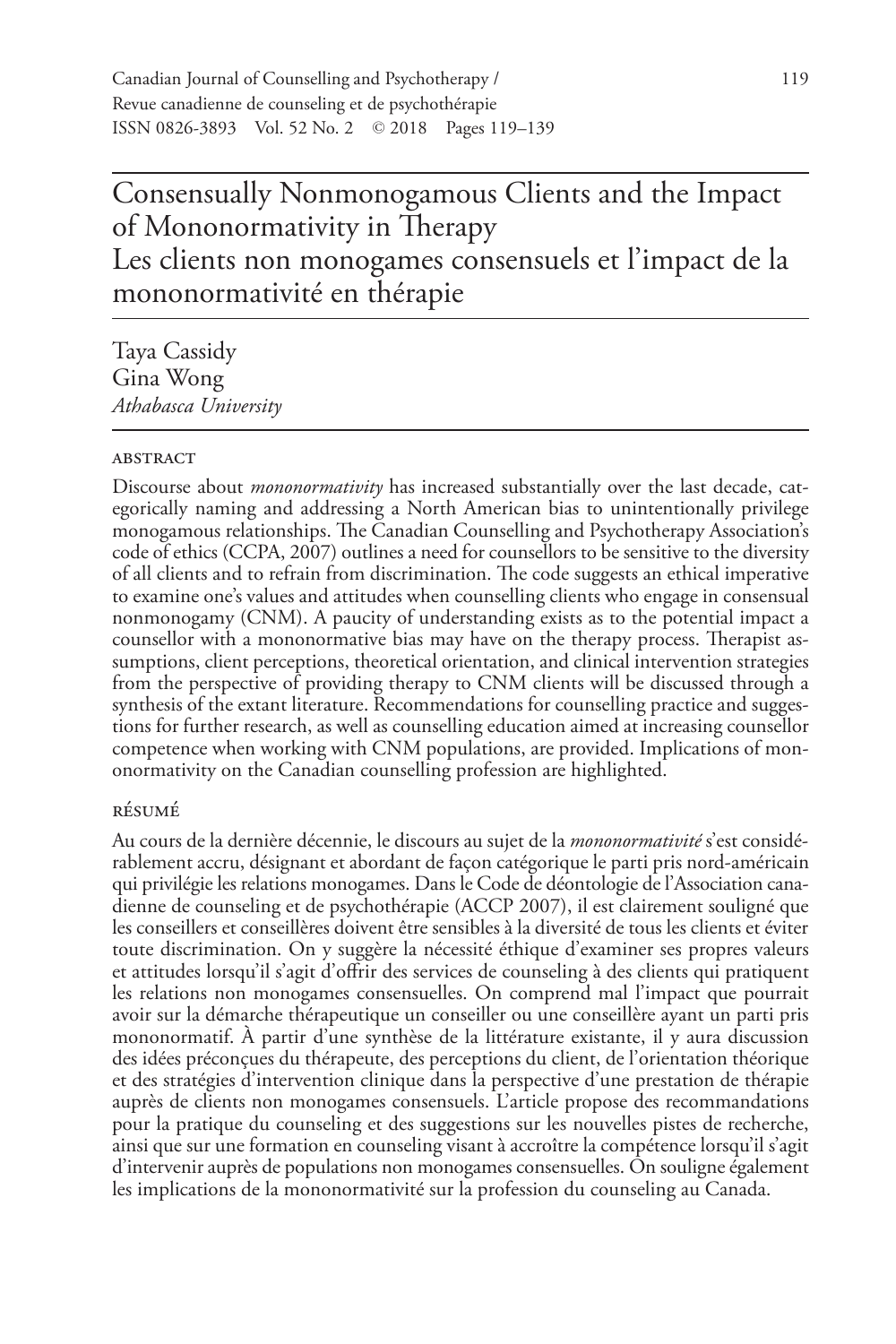Ethical and culturally sensitive counselling practice includes being informed about various cultures and subcultures with which one works and having sensitivity and respect for client diversity (Arthur & Collins, 2010a; Canadian Counselling and Psychotherapy Association [CCPA], 2007). *Mononormativity* is a term coined by Pieper and Bauer (2005) and refers to society's standard of monogamy, the practice of emotional and sexual commitment to one individual as the norm for engaging in romantic relationships. The influence of mononormative assumptions has potential to impact the well-being of persons who engage in consensually nonmonogamous (CNM) relationships by unintentionally privileging monogamous relationships above other relationship styles (Conley, Ziegler, Moors, Matsick, & Valentine, 2012) and consequently stigmatizing the often misunderstood cultural groups associated with the practice of CNM (Conley, Moors, Matsick, & Ziegler, 2013). That is, counsellors who hold mononormative assumptions may inadvertently discriminate or offend clients who value and/or are engaged in alternate forms of relationships. In fact, they may offend any client, given that a monocular view of relationship structure can be perceived as limited by clients of any relationship practice.

CNM relationships occur within and among all genders and sexual orientations, and the choice of nonmonogamy is directly related to neither gender identity nor sexual orientation. Our intent in this article is to focus on the sociocultural discourses, potential normative assumptions and biases of practitioners, and the implications for culturally responsive counselling with individuals who identify with CNM. For those who identify as lesbian, gay, bisexual, transgender, and/ or queer (LGBTQ) who also engage in CNM, additional layers of sociocultural marginalization and discrimination are present, along with vastly different experiences of stigma among gay males compared to lesbian women who also identify as CNM. As a result of these differences, we have elected to draw our attention to those who identify as *heterosexual*, which refers herein to those who participate in opposite-sex relationships, and *cisgendered*, which refers to those whose gender corresponds to their birth sex.

Mononormativity, in this article, is framed within the discourse surrounding the social, structural, and systemic hierarchy of relationships within North America. However, we recognize that counsellors and the discipline as a whole exist within broader sociocultural contexts that privilege monogamy. These dominant normative assumptions are often internalized and find expression in the values, beliefs, and biases of individual counsellors and the collective narratives of the professions. We recognize the inextricable relationship between societal discourses and internal attitude and how each informs and influences the other in fluid and problematic ways. Over the past decade, there has been a substantial increase in the exploration of CNM relationship structures in the media, self-help literature, and research publications (Barker & Langdridge, 2010). Despite this increase within the fields of psychology and sociology, a paucity of literature exists that directly addresses the influence of mononormativity in the context of psychotherapy (Barker, 2011;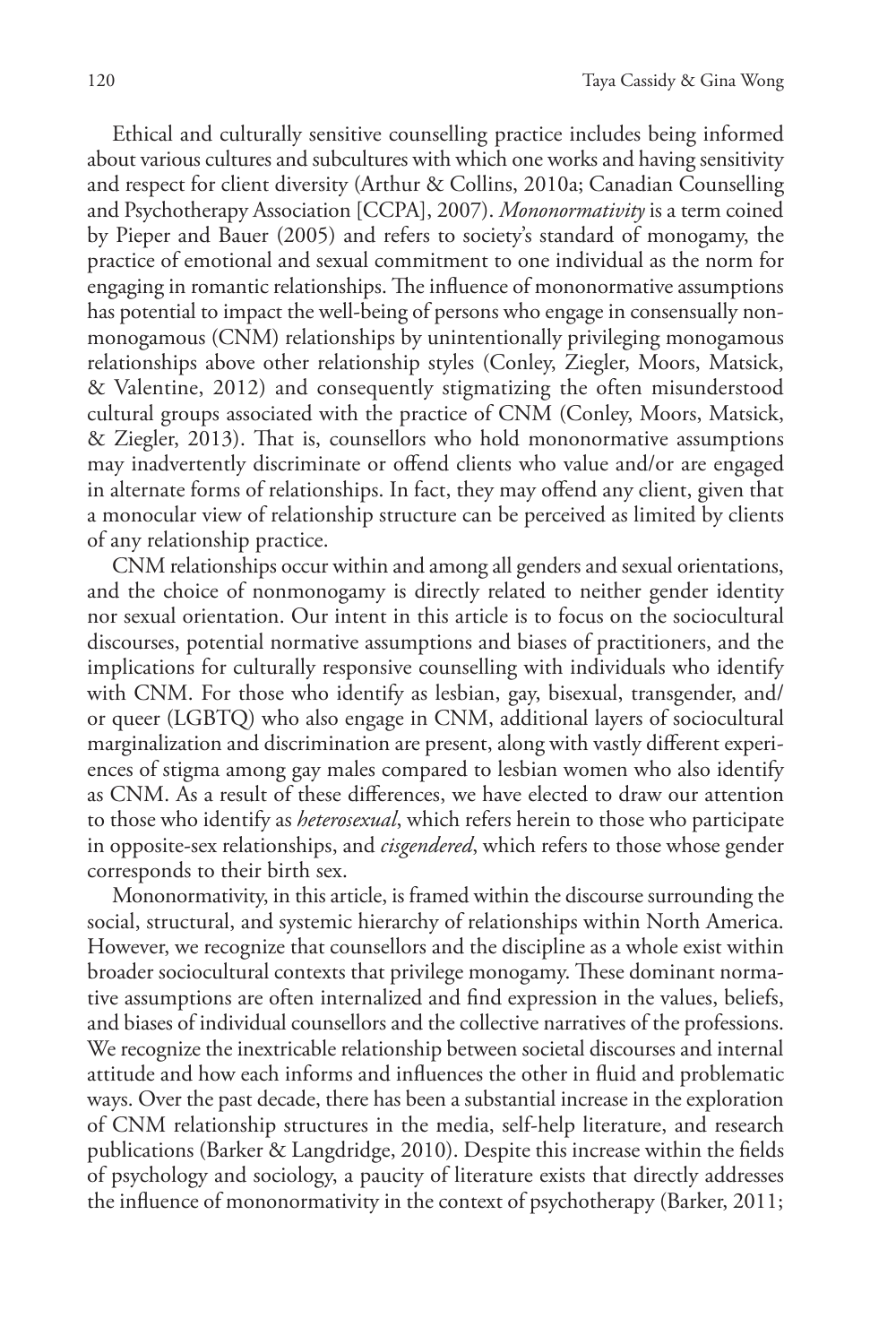Brandon, 2011; Finn, Tunariu, & Lee, 2012; Moors & Schechinger, 2014; Weitzman, 2006; Zimmerman, 2012).

The purposes of this manuscript are to (a) invite and expand discussions about mononormativity and counselling, (b) identify an existing gap in the literature in this area, and (c) identify ways in which counsellors' internalization of mononormative bias can impact the therapeutic process. Additionally, we provide recommendations for counselling practice along with suggestions for further research and counselling education aimed at increasing counsellor competence when working with CNM populations. We intend to integrate and elaborate on existing literature to offer comprehensive suggestions for counsellors and the profession as a whole.

In order to use common language and for increased awareness about the three most common relationship styles most practiced by CNM clientele, we describe polyamory, swinging, and open relationships for readers (Barker & Langdridge, 2010; Conley, Ziegler, et al., 2012). *Polyamory* refers to developing and maintaining multiple romantic and sexual relationships simultaneously with the consent and awareness of all involved (Barker & Langdridge, 2010), while *swinging* is described as a recreational sex practice also involving consent but with less emphasis on an emotional connection (Kilbride & Page, 2012). *Open relationships*  have been defined as intimate partnerships that involve secondary or egalitarian extradyadic involvement (Finn & Malson, 2008), always involving consent but not necessarily shared participation.

In contrast to the argument by some authors that the term polyamory is preferred over nonmonogamy because it is an identity category in and of itself (Ritchie & Barker, 2006), we use CNM terminology because it is more inclusive of potential clients regardless of membership in a particular cultural group or community. As authors, we highlight the potential harm caused by writers such as ourselves in reifying mononormativity by inadvertently portraying all counsellors as privileging and assuming monogamous relationships (thereby presuming all counsellors are monogamous beings). Indeed, we are aware that many counsellors and psychologists do not privilege and assume monogamous relationships; however, given the arguments put forth by Barker (2011), Brandon (2011), and Weitzman (1999), it is clear that many counsellors do. Through a review of the available literature in psychology and counselling, we explore the potential for mononormative assumptions to impact the therapy process and address how such impacts can be mitigated.

#### consensually nonmonogamous practices

Defying the dominant narrative that judges that nonmonogamy is akin to infidelity (Ritchie & Barker, 2006), scholars attest to the significance of delineating what CNM represents (Barker, 2005; Barker & Langdridge, 2010; Klesse, 2006). Historically, a wide range of CNM practices and identity categories exist. For example, there is emotional nonmonogamy in the case of polyamory, contrasted with more emphasis on sexual nonmonogamy in the case of swinging. Practices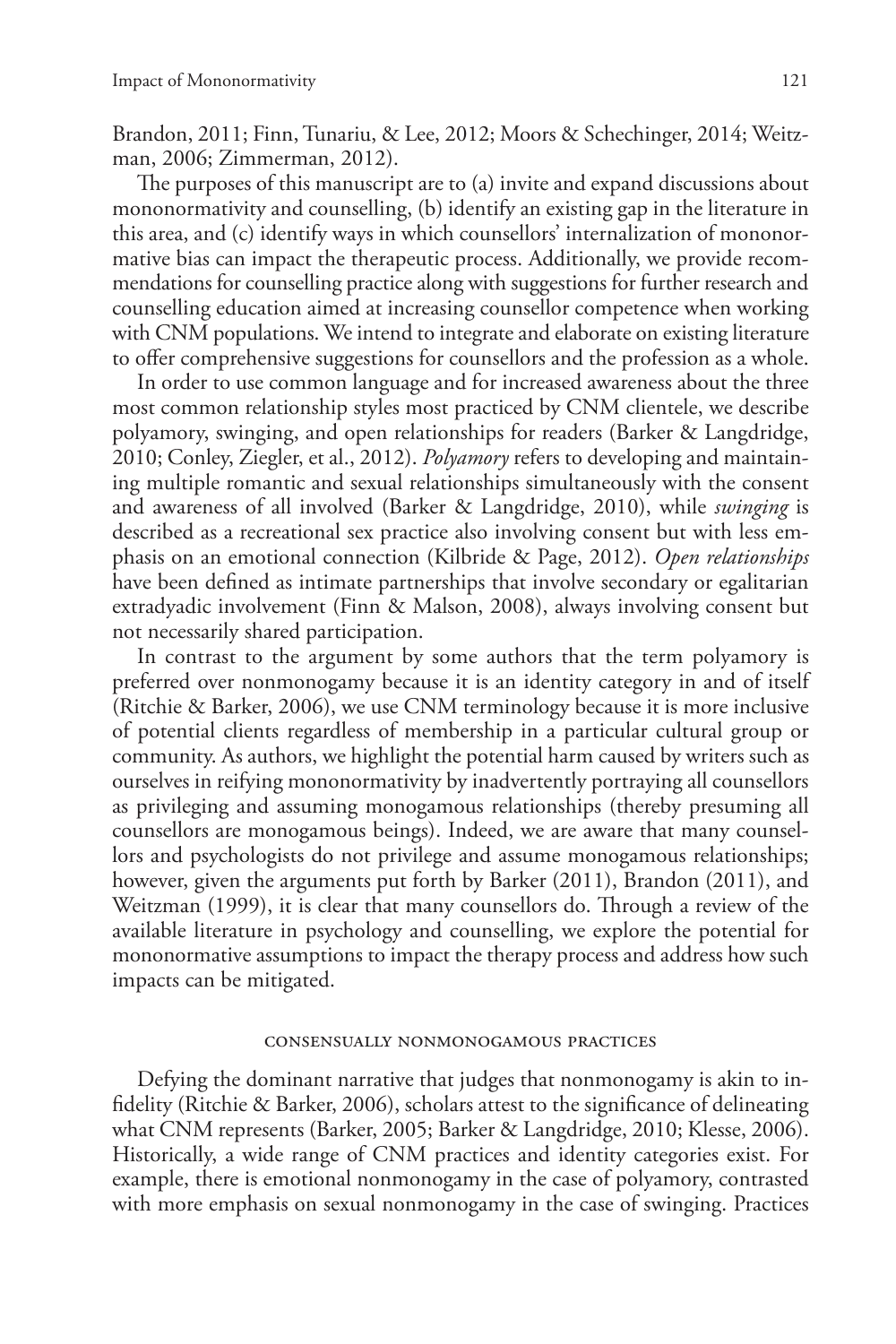of polyamory, swinging, and open relationships have been most acknowledged, developed, and studied over the past decade (Barker & Langdridge, 2010; Conley, Ziegler, et al., 2012) and will be delineated herein.

Taking into account the complexities of CNM practices and the resulting cultural groups, we focus this article on exploring CNM cultural groups from the perspective of those who identify as cisgendered heterosexuals, which reflect the authors' cultural positioning. We have elected to focus on this population to address a significant dearth of scholarly literature pertaining to this seemingly culturally dominant group (Sheff, 2014). Although researchers have focused on the impact of stigma toward CNM-identified heterosexuals (Conley, Ziegler, et al., 2012, 2013), few have focused on the impact that this stigma may have in a counselling context. We have also sought to refine our focus toward clinical issues relevant to counselling this population rather than expanding our scope to include the rich historical context underpinning nonmonogamy in LGBTQ relationships (Richards, 2010; Weitzman, 2006).

Currently, there is more acceptance of CNM among gay men, which is reflected in the plethora of literature about CNM among gay men; however, less has been written that pertains to lesbian women and CNM in general. Moors and colleagues (2013, 2014) found that issues of stigma differ greatly between gay male couples compared to opposite-sex couples, as do considerations such as attachment style, where opposite-sex individuals may be prone to an avoidant strategy compared to gay men attaching securely in CNM relationships (Moors, Conley, Edelstein, & Chopik, 2015). Moreover, intersectionality issues identifying multiple forms of oppression through the lens of feminist and critical race theory are essential to deconstruct (Cole, 2009) as part of a comprehensive discussion of the impact of mononormativity on the therapy process. Rather than exploring the unique and added challenges of those who identify with multiple marginalized groups, we seek to address the general implications of CNM-identified clients in therapy and the resulting impact of mononormativity as a potential therapist bias toward clients who identify specifically as CNM and heterosexual.

The practice of polyamory, which refers to developing and maintaining multiple romantic and sexual relationships simultaneously with the consent and awareness of all involved, has become increasingly acknowledged since the late 1990s (Barker & Langdridge, 2010; Klesse, 2006). Polyamorous relationships can exist in many different forms, including triad and quad configurations involving three or four partners, respectively, or intimate networks of individuals connected in various romantic and sexual ways (Sheff, 2014). Open and closed group partnerships may involve primary, secondary, and tertiary partners in a hierarchical structure (Klesse, 2006), while others may elect to pursue nonhierarchical polyamory where each partner is afforded the same status, including components like cohabitation, childrearing, and shared finances (Sheff, 2014). Although many forms of intimate partner and family configurations exist, Sheff (2014) noted that demographically polyamorous partnerships and families are embraced more predominantly by some members of the dominant culture and rarely embraced by ethnic minority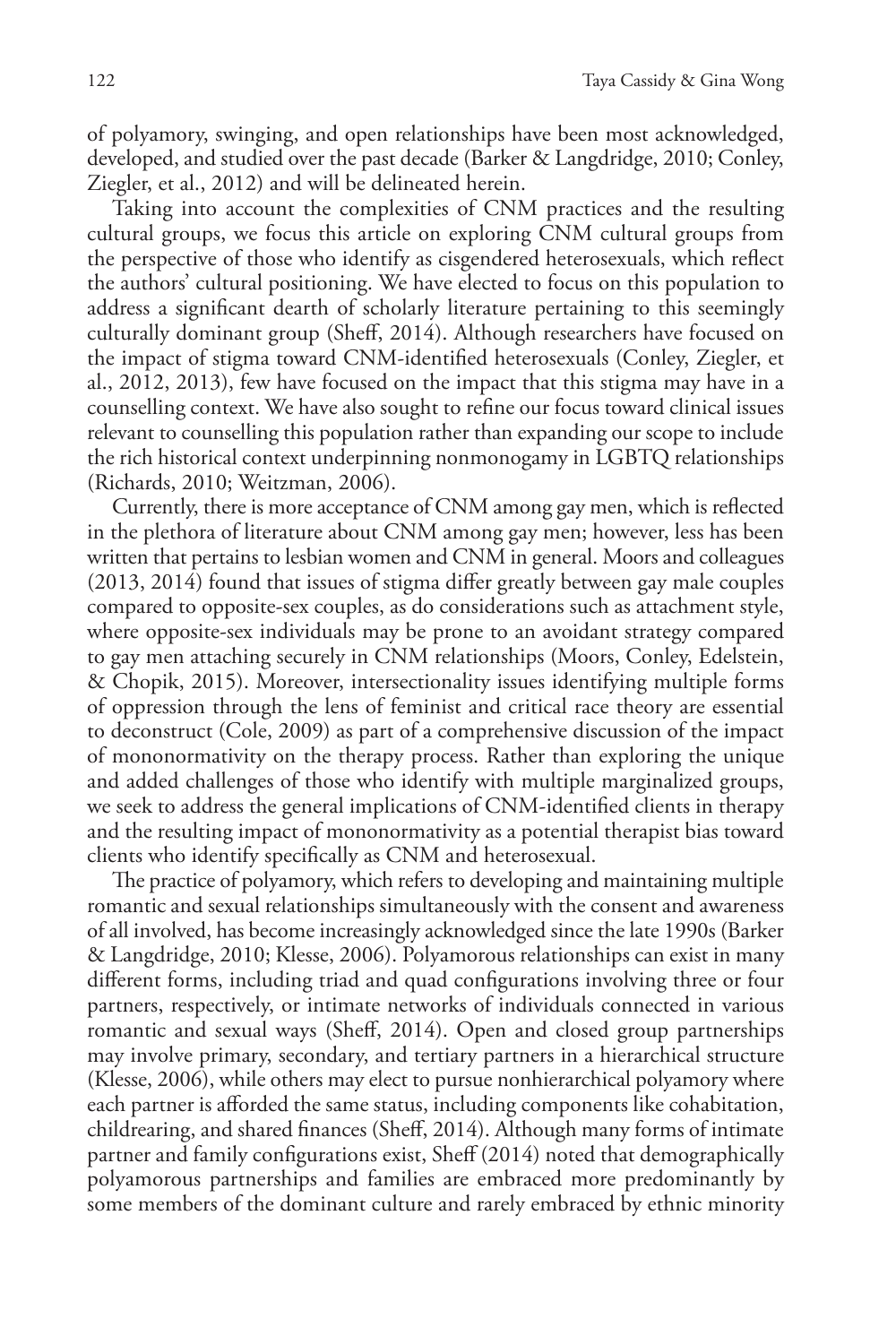cultures. Frequently described as being on the opposite end of the continuum from polyamory, swinging emphasizes sexual engagement and is regarded as the most sexual pleasure-focused (Klesse, 2006) form of CNM.

Swinging is described as a recreational sex practice that holds appeal for those in long-term relationships where engaging in non-emotional sexual activities outside of the relationship is agreed upon by all parties involved (Kilbride & Page, 2012). Bergstrand and Sinski (2010) described the first documented cases of swinging in Western culture that occurred in the 1940s on Air Force bases during World War II. Swinging was then used interchangeably with the term "wife swapping" (Bergstrand & Sinski, 2010, p. 3) in 1950s' media. Consequently, swinging has been described as the least controversial form of CNM in that it most closely represents traditional heterosexual relationships and is associated with rules and boundaries aimed at more dyadic containment than in other forms of CNM (Anapol, 2010; Barker & Langdridge, 2010; Klesse, 2006). While polyamorous couples also protect the importance of their primary relationship, these authors point to more dyadic containment perceived with swinging couples. In addition to a de-emphasis on romantic intimacy, swinging is often placed in direct opposition to polyamory based on prejudices about swinging in response to the recreational and emotionally detached stereotypes associated with this practice (Klesse, 2006).

Often confused with swinging, but distinguishable by the degree of involvement by partnered individuals participating together, is the practice of open relationships. Open relationships have been defined as intimate partnerships that involve secondary or egalitarian extradyadic involvement (Finn & Malson, 2008). Although not that dissimilar from swinging, whereby a couple chooses to maintain an exclusive emotional bond despite open sexual engagement with other partners, open relationships differ from swinging in that swinging tends to emphasize mutual participation with both members of a couple involved, while open relationships are conducted with more independence and separate activity (Matsick, Conley, Ziegler, Moors, & Rubin, 2014). Although the most common definition of an open relationship refers to sexual nonmonogamy, the term open relationship may also be used as an umbrella term for CNM relationships in general (Matsick et al., 2014). Despite similarities to swinging and polyamory, the key component of open relationships is a willingness of individuals in a romantic and/or sexual relationship to pursue relationships with others outside a primary dyad (Barker & Langdridge, 2010; Klesse, 2006), thereby making it such that some polyamorous structures are closed and some seemingly monogamous relationships actually open.

#### the influence of mononormativity: a review of the literature

An influential review of the academic research publications on CNM over the previous decade concluded that perspectives on mononormativity vary widely (Barker & Langdridge, 2010). According to Barker and Langdridge (2010), common themes within the literature include (a) challenging the norms of monogamy,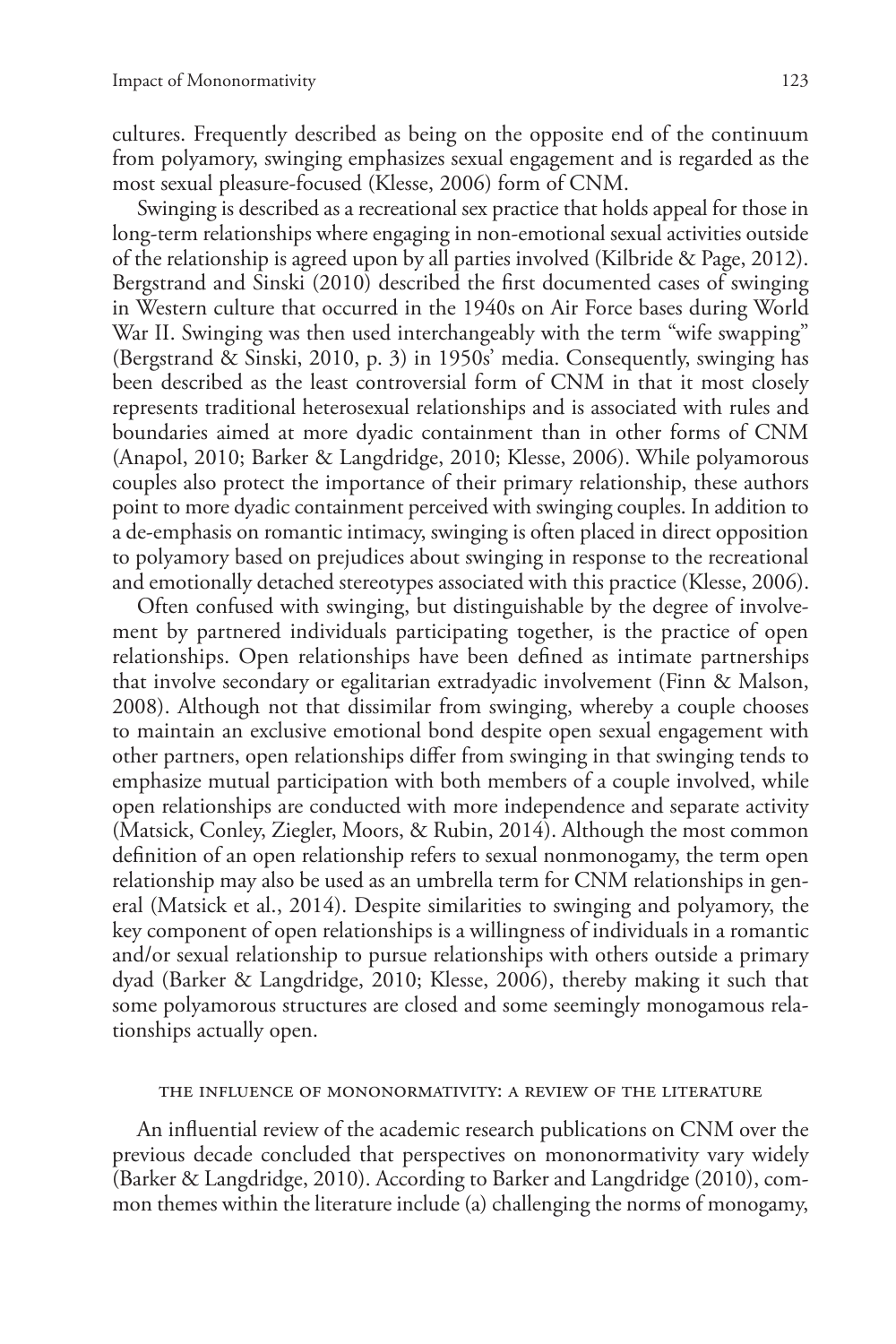(b) demonstrating a shifting cultural milieu, (c) criticizing monogamous relationship styles, and (d) arguing a greater political agenda. Considering the implications of mononormativity beyond the monogamy versus CNM debate, Rambukkana (2010) explored some of the ways cultural identities intersect and ultimately result in oppression, which holds particular relevance when considering the relationship between mononormative perceptions and counselling practice.

While minimal peer-reviewed literature exists on the influence of mononormativity on counselling practice, research conducted over the past decade has served to illuminate mononormative perspectives and their influence on society at large (Conley, Moors, et al., 2013; Conley, Ziegler, et al., 2012; Hutzler, Giuliano, Herselman, & Johnson, 2016; Matsick et al., 2014; Moors et al., 2013). Additionally, authors in the field of psychotherapy have sought to identify ways in which therapists may be unintentionally incorporating mononormative bias into their work with CNM clients (Brandon, 2011; Barker, 2011; Moors & Schechinger, 2014; Weitzman, 2006; Zimmerman, 2012), which has also been pointed out in the social work literature (Williams & Prior, 2015). Given the ethical necessity for counsellors to maintain awareness of the cultural identities with which clients identify, including sensitivity and respect for diversity (CCPA, 2007) and "demonstrat[ing] awareness of the relationship of [the client's] personal culture to health and well-being" (Collins & Arthur, 2010, p. 53), an exploration of the influence of mononormativity on CNM individuals' mental health is warranted.

#### *Oppressive Ideologies of Mononormativity*

Barker (2005), a psychotherapist, sexuality researcher, and nonmonogamy activist, described how the assumption that relationships are monogamous between a male and a female, and that male partners are typically more dominant than female has the potential to result in perpetuating a message of compulsory heterosexuality, gender binaries, and monogamy. Numerous studies have illustrated a bias in favour of monogamy (Campbell & Wright, 2010; Conley, Moors, et al., 2013; Conley, Ziegler, et al., 2012; Hutzler et al., 2016), suggesting that the most successful relationships are those that are sexually and emotionally monogamous because it is the most normative style of relating to others and may thereby reap the most benefits (Finn, 2012). Similar perspectives on norms about heterosexuality pervade the literature on *heteronormativity*, which refers to the assumption that heterosexuality is the most normal or preferred sexual orientation (Moon, 2010), although such discussion is beyond the scope of this article.

Despite the prevalence of perceived benefits associated with monogamous relationships, a number of research publications have concluded that the "social benefits accorded to monogamy are not in step with current empirical evidence regarding its assumed superiority as a relational lifestyle" (Conley, Ziegler, et al., 2012, p. 136). Conley and associates (2013) revealed that those who practice monogamy are perceived to be happier, more sexually satisfied, and better citizens even when it comes to arbitrary tasks like dog walking. These perceptions were further corroborated by the findings of Hutzler et al. (2016), who reported that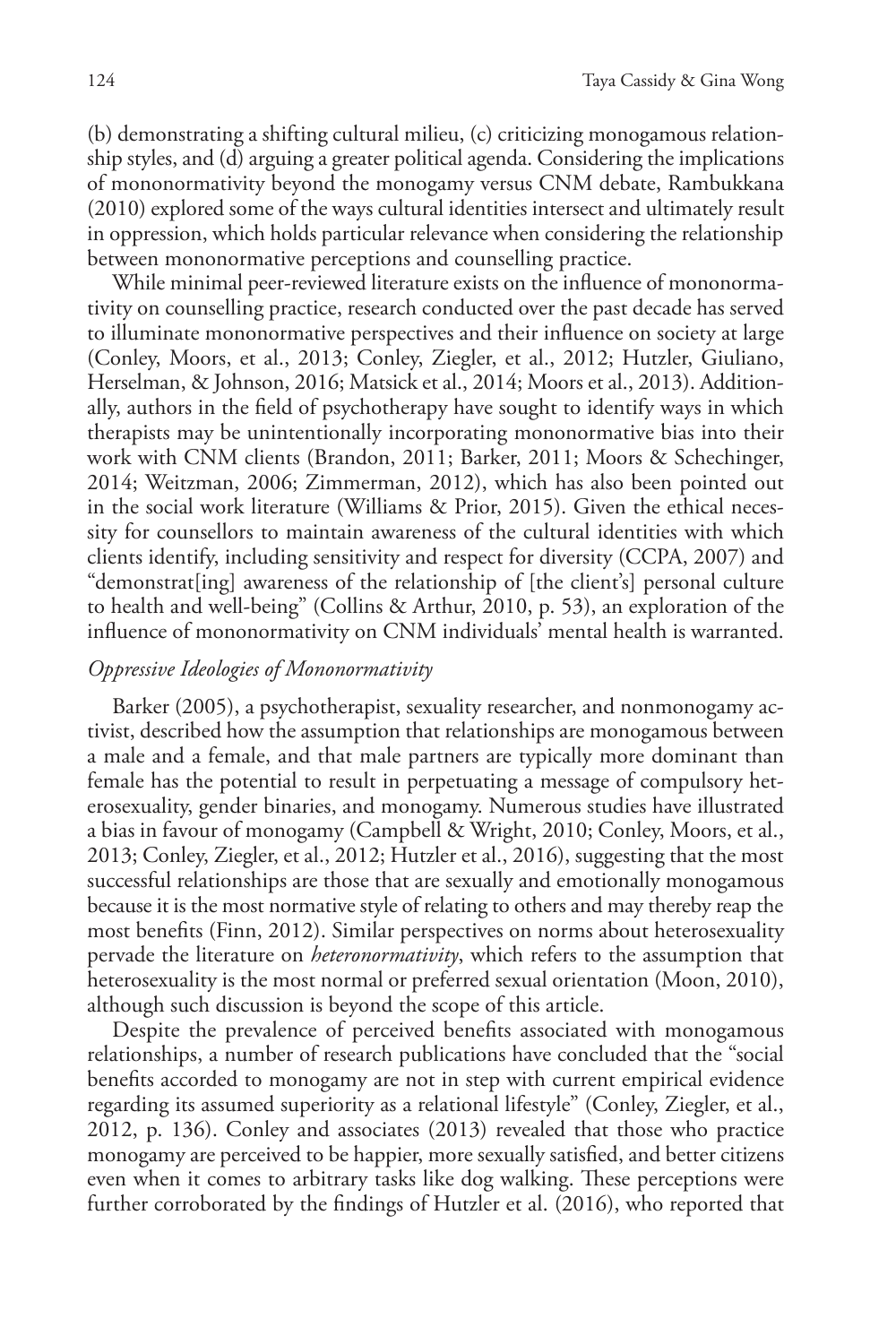traditional (e.g., conservative and religious) attitudes were correlated with negative attitudes to polyamory, while prior exposure to polyamorous concepts resulted in less negative prejudice.

Finn (2012) also wrote about normative assumptions, identifying a *privileged couple domain*, which refers to perceived benefits of monogamy such as sexual frequency, avoidance of sexually transmitted infections, relationship satisfaction, and minimization of jealousy. Similarly, Sheff (2011) defines *monocentric* as a glorification of monogamy, which is not only consistent with the conclusions made by Conley, Moors, et al. (2013) and Conley, Ziegler, et al. (2012), but may also help to explain some of the incongruence between attitudes and behaviours toward monogamous partnerships (Campbell & Wright, 2010; Finn, 2012). Several social and structural benefits have also been assigned to monogamous relationships, particularly heterosexual ones, such as legal validation and the right to marry (Moors et al., 2013). While many of these are now available to nonheterosexual couples, years of marginalization and oppression as a result of not receiving such benefits easily or earlier reifies privilege for monogamous relationships.

Setting aside the privilege afforded to monogamy, Campbell and Wright (2010) highlighted the "incongruence in the way Americans *conceptualize* marriage … and how they *behave* in marriage" (p. 329). Likewise, Conley, Ziegler, et al. (2012) concluded that "there is no definitive evidence to suggest that monogamy is the superior relational state for humans" (p. 136); however, those who elect to pursue a relationship style that is not in accordance with monogamy are likely to be met with social stigma (Moors et al., 2013).

Social acceptability and value judgement of relationship style happen even within the practice of CNM where there exists a privileged hierarchy. Polyamory is frequently referred to as the most responsible form of CNM (Klesse, 2006) and is perceived as more favourable than swinging or open relationships because of the emphasis placed on love over sex (Matsick et al., 2014). A further way of marginalizing those who practice CNM is a lack of adequate language to describe experiences and ways of relating, such as names for a partner's partner or an individual who is neither a partner nor a friend; the language of nonmonogamy has historically pertained specifically to infidelity (Ritchie & Barker, 2006).

The intersection between CNM and LGBTQ communities also suggests an increased potential for oppression and marginalization, particularly in response to the invisibility associated with bisexuality (Moss, 2012). Because many nonmonogamous individuals, couples, and families also have the potential to pass as monogamous (Sheff, 2014), a similar degree of invisibility holds the potential for increased marginalization while simultaneously enabling this population to maintain monogamous privilege. Hutzler et al. (2016) proposed that further research be conducted in order to generalize to other demographic variables including race, religion, class, and (dis)ability.

Resulting from this invisibility, those practicing CNM may experience increased subjugation in their lives, which may be reified in the therapy room with counsellors assuming monogamy as the goal for all. Chatara-Middleton (2012)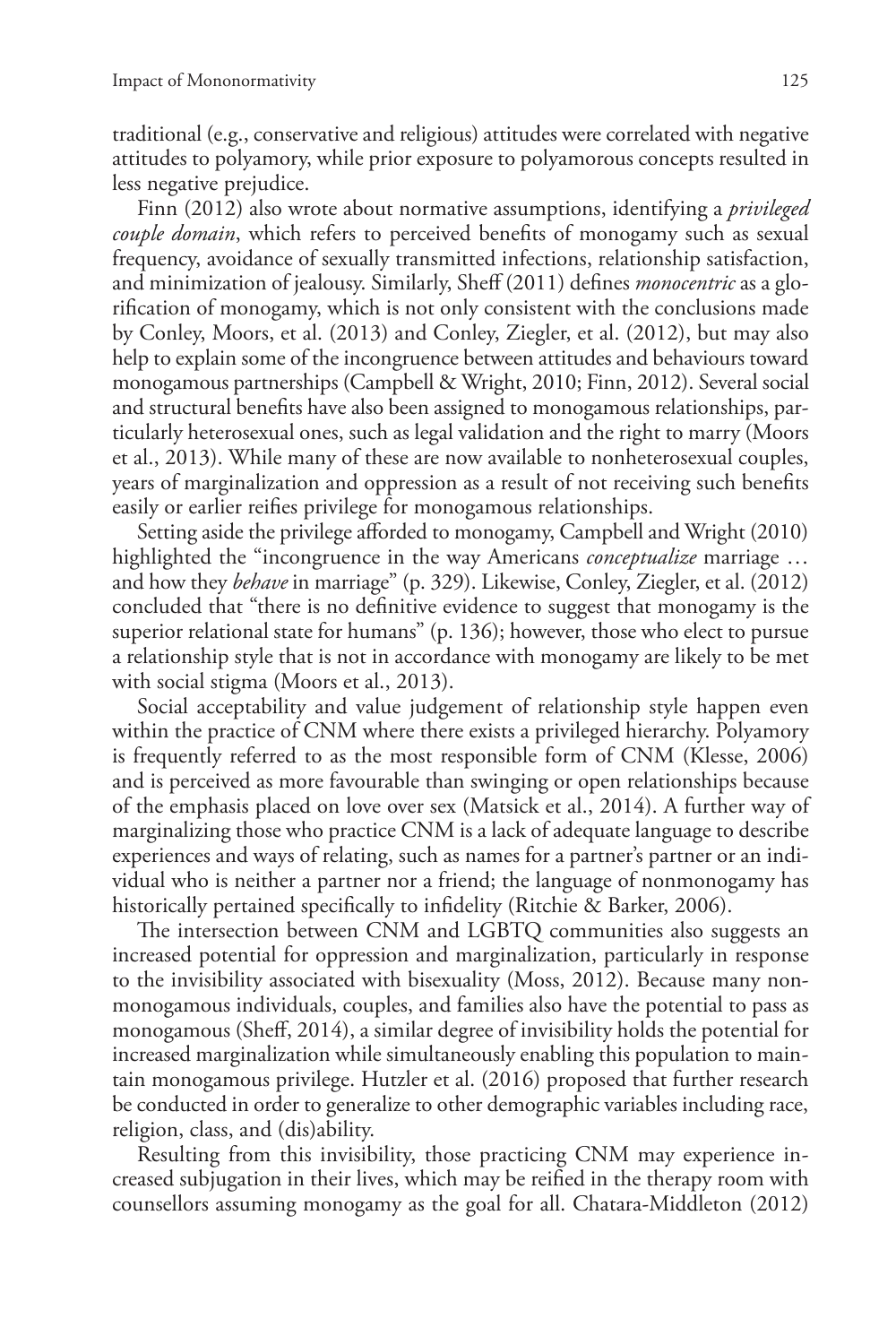described how alternative ways of being in a relationship are often overlooked. Furthermore, the stigma associated with CNM has the potential to prevent access to social and financial benefits typically afforded to those in monogamous relationships and legally recognized partnerships (Moors et al., 2013), regardless of a culturally dominant demographic that suggests otherwise (Sheff, 2014). This potential for decreased access to social and financial benefits holds implications for the well-being of those who may seek counselling for reasons either related to or unrelated to their nonmonogamous philosophies and practices (Weitzman, 2006).

## *Counselling CNM Populations*

Although a dearth of literature exists on the influence of mononormative assumptions and the impact on the counselling process specifically, several authors discuss the availability of increased resources for those who provide therapy services to CNM clientele (e.g., Brandon, 2011; Chatara-Middleton, 2012; McCoy, Stinson, Ross, & Hjelmstad, 2015; Moors & Schechinger, 2014; Weitzman, 2006; Zimmerman, 2012). Given that nonmonogamy has historically been "psychologised and problematized in British counselling contexts" (Finn et al., 2012, p. 206), and even "demonized" (Barker, 2011, p. 283) in popular culture representation, it is imperative that therapists consider how their values reflect an internalization, either conscious or unconscious, of the dominant discourse that privileges monogamy (Barker, 2011; Girard & Brownlee, 2015; Weitzman, 2006). Therapists who develop competence in understanding the subjective experience of the client (Berry & Barker, 2014), while simultaneously minimizing assumptions (Shernoff, 2006), are most likely to achieve success in therapy, which is consistent with Arthur and Collins's (2010a) culture-infused counselling model.

Beyond these basic considerations of cultural sensitivity, specific challenges associated with CNM relationship practices have been described by counselling clients (Chatara-Middleton, 2012; Moors & Schechinger, 2014; Weitzman, 2006; Zimmerman, 2012). Weitzman (2006) identified common issues clients in bisexual polyamorous relationships have indicated. These issues include (a) neglecting a primary partner, (b) taking more lovers than one has time for, (c) rushing new relationships, (d) assuming that jealousy should not be felt, (e) comparing relationships, and (f) encountering dishonesty. Similarly, Chatara-Middleton (2012) interviewed counsellors who worked with nonmonogamous clients and found that jealousy, guilt, shame, doubt, communication, cultural beliefs, coming out, loneliness, choice, and identifying boundaries were themes that corroborate and contribute to Weitzman's findings.

How these themes are revealed in the counselling process have been addressed by Zimmerman (2012), who summarized some of the specific challenges that may present in session. Specifically, Zimmerman acknowledged (a) sexual-health considerations, (b) maintaining a balance in time and energy, (c) processing negative emotions such as jealousy, (d) acknowledging potential power dynamics, and (e) attending to legal implications as relevant to counselling CNM clients. Despite these challenges, Zimmerman also noted benefits associated with open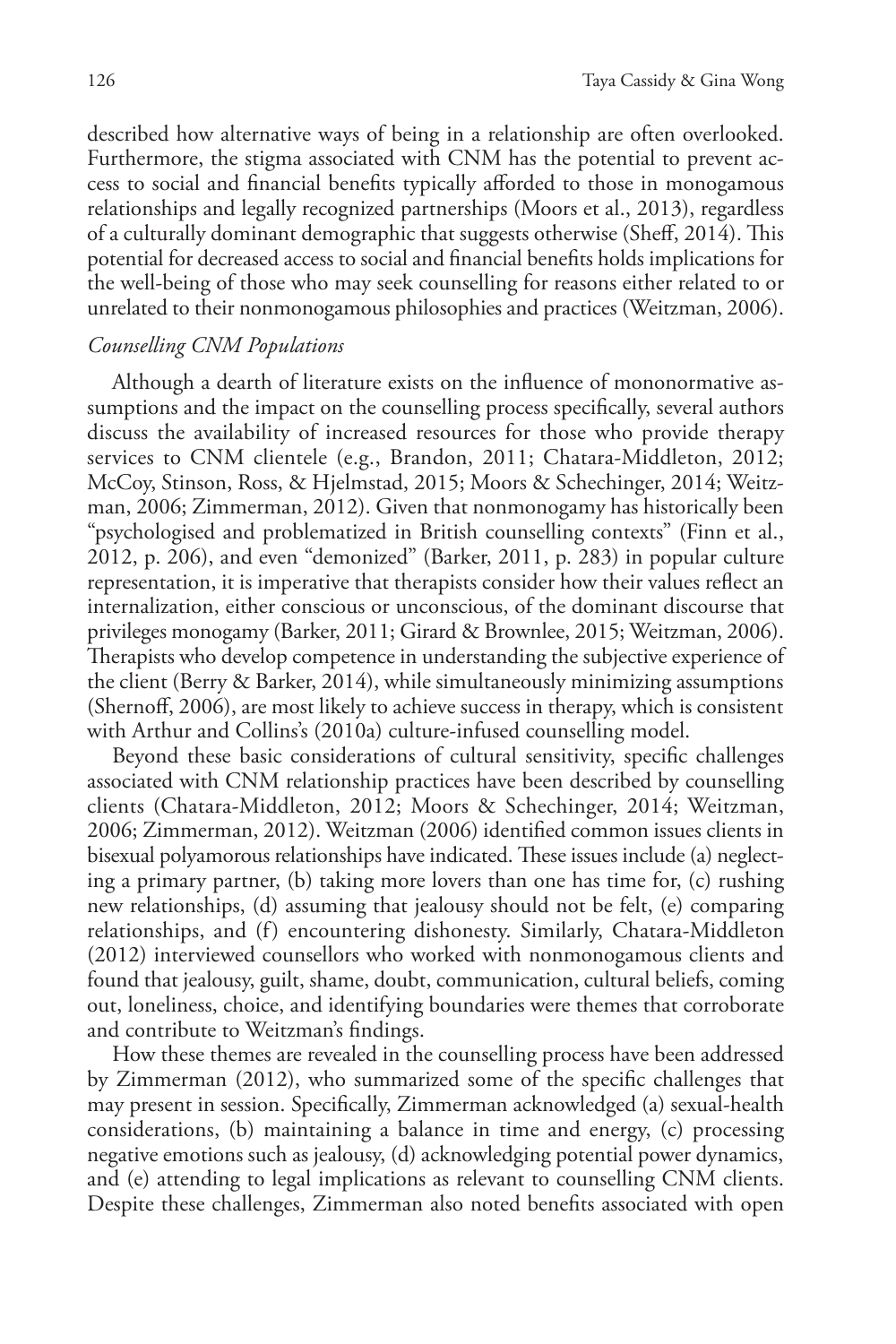relationships that may hold relevance in the counselling context, such as increased self-awareness and effective communication skills. Likewise, Sheff's (2014) longitudinal study of polyamorous families corroborated the aforementioned strengths.

In addition to considering the challenges, benefits, and strengths of CNMidentified clients as they pertain to counselling service delivery, Weitzman (2006) provided additional suggestions for creating a therapeutic environment that is conducive to the polyamorous population. Weitzman advocated that therapists consider (a) developing a physical structure of the counselling office that can accommodate relationships of more than two individuals, (b) potentially increasing session length and/or reducing sessions to biweekly so as to account for varied schedules and sufficient time for sharing from all parties, (c) ensuring that advertisements and forms are inclusive and welcoming of a variety of relationship configurations, and (d) acknowledging that polyamorous counsellors are unique and possibly subject to attitudes of prejudice and bias from their nonaffirming, less culturally aware counterparts.

To avoid reinforcing mononormative assumptions within the therapy context, Moors and Schechinger (2014) proposed five key recommendations for practitioners: (a) researching sexual practices beyond normative expectations, (b) minimizing assumptions about sexual exclusivity as being correlated with healthy relationships, (c) including CNM in counsellor training, (d) providing opportunities for disclosure of various relationship structures during therapy intake, and (e) disentangling deceit and desire when addressing infidelity in the therapy setting. It is also imperative that counsellors working with those in CNM relationships have the appropriate training in systemic and relational issues specific to those in complex sexual and romantic relationships. McCoy et al. (2015) pointed out that it is of particular importance for therapists to assume a not-knowing stance because of the lack of clinical practice guidelines within the field of sex and couple therapy. Although these considerations are all of value when providing ethically and culturally sensitive counselling to CNM clients, the lack of discussion about the influence of mononormativity on specific and fundamental aspects that constitute the counselling process continue to warrant further discussion.

## *Clinical Implications of Mononormativity Influencing the Therapy Process*

Arthur and Collins (2010b) defined *culture-infused counselling* as "the conscious and purposeful infusion of cultural awareness and sensitivity into all aspects of the counselling process and all other roles assumed by the counsellor or psychologist" (p. 18). According to a culture-infused counselling model, maintaining awareness of the impact of culture on both the client and counsellor perspective is an essential part of ethical and culturally sensitive counselling practice. Understanding the salience of cultural influences that impact each client is also of particular importance to avoid over- or underemphasizing cultural factors. Weitzman (2006) indicated the necessity of maintaining awareness of the cultural salience during counselling in order to distinguish individuals who are seeking counselling for reasons related to their CNM lifestyle versus those individuals who are not.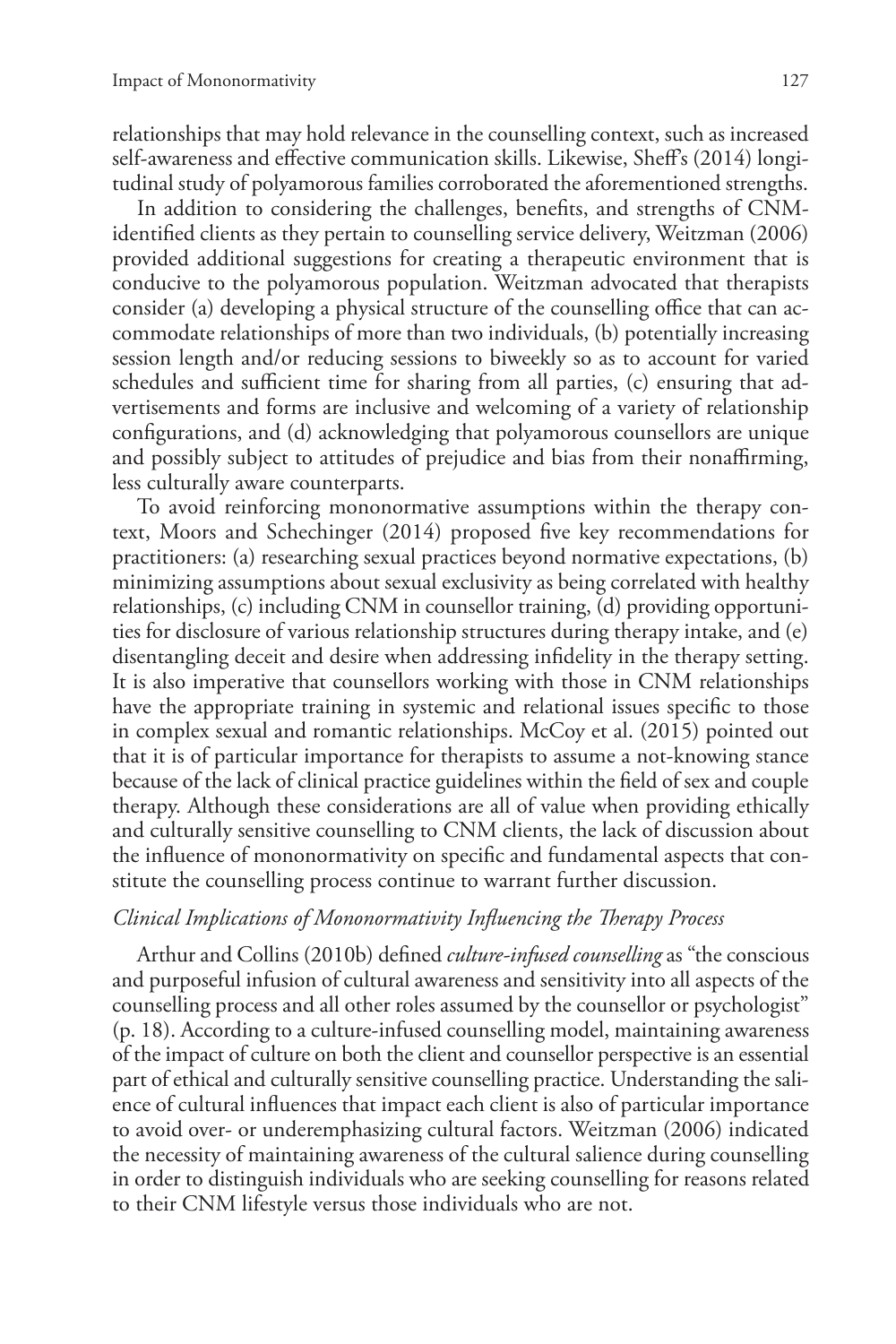Taking into account the complex and often contested concept of sexual identity, Collins (2010) challenged traditional binary and essentialized views of sexual orientation, noting that for some individuals sexual identity may be a fluid aspect of an individual's identity that intersects with other aspects of personal cultural identity (e.g., gender, ethnicity, ability). While this is the case for all cultural beings, it is of particular relevance when considering counselling practice with those who fall within the realm of sexual and relationship minority populations. Though not the specific focus in this article, it is essential to keep in mind the notion of multiple intersecting identities that may compose CNM identification, especially amongst the LGBTQ populations and those who do not identify as cisgender (Richards, 2010; Weitzman, 2006). Consequently, it is of utmost importance that counsellors assume the perspective of the client as the expert of their own subjective experience (Berry & Barker, 2014; Rambukkana, 2010; Zimmerman, 2012). Furthermore, it is essential that counsellors consider the diversity within CNM populations to avoid overgeneralization, as there are equally as many differences within groups as between groups (McCoy et al., 2015).

Further supporting the argument in favour of understanding client culture, Barker (2011) and Brandon (2011) have advocated for the importance of discussing monogamy in certain therapeutic contexts. To this end, others have also asserted that counsellors working with those who identify as CNM have a responsibility to understand the benefits and challenges associated with CNM practice and resulting cultural groups (Sheff, 2014; Weitzman, 2006; Zimmerman, 2012), to engage in reflexive practice concerning nonmonogamy (Barker, 2011), and to reflect on how one's sexual values may colour their perspective (Ford & Hendrick, 2003). By understanding the influence of monogamy on each client's life, Brandon (2011) described the potential for increased understanding and bond between client and therapist that can ultimately lead to improved client outcomes. Similar perspectives have been acknowledged within the social work literature (Williams & Prior, 2015), which suggests that a lack of awareness and sensitivity toward CNM clients may contribute to projection and increased instances of microaggressions within the worker-client relationship.

Extending beyond these culture-specific considerations, we suggest counselling professionals also reflect on ways in which the pervasiveness of mononormativity can influence specific aspects of the counselling process in providing optimal culture-infused counselling. This culturally sensitive perspective is inclusive of (a) considering the impact of client and counsellor attitudes toward CNM, particularly as they pertain to the therapeutic relationship; (b) the implementation of various theoretical orientations that may hold monocentric bias; (c) and facilitating assessment, intervention, and outcome evaluation that is cognizant of mononormativity within the overall counselling approach.

## *Counsellor Attitudes Toward CNM*

Two seminal studies conducted in 1975 and 1982 attempted to initiate a discussion regarding the influence of therapist perceptions of CNM on counselling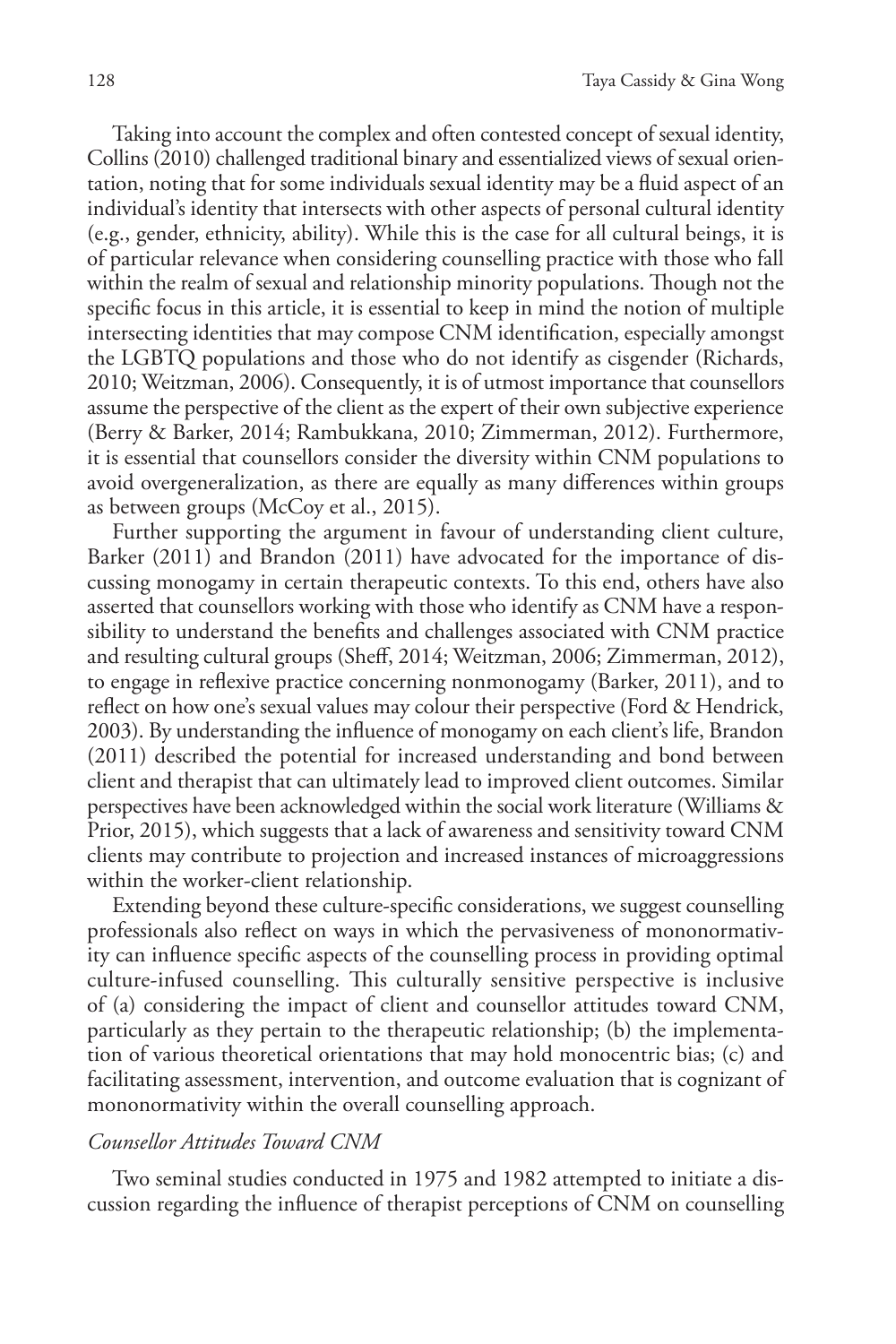practice, before the introduction of polyamory as a distinct identity category. These studies focused on counsellor perceptions of swinging, open marriage, and extramarital sex (both consensual and secretive, as in the case of extramarital affairs). Both Knapp's (1975) survey of therapist attitudes toward nonmonogamous marriage styles, and Hymer and Rubin's (1982) survey of therapist attitudes and experiences with alternative-lifestyle clients revealed predominantly negative attitudes by therapists toward unconventional relationships. The results of Knapp's study suggested that counsellors rated "those involved in secret affairs as most normal" (1975, p. 509); both studies reported that therapists perceived swinging as "pathological" (Hymer & Rubin, 1982, p. 539) and even suggestive of neurotic tendencies and personality disorders (Knapp, 1975).

In the years that have passed since these early studies, authors have more specifically focused on increasing counsellor awareness of nonmonogamous practices (Brandon, 2011; Weitzman, 1999). The work of Finn et al. (2012) explored the perceptions of therapists who identified as promoting "affirmative therapeutic engagements" with CNM. *Affirmative therapeutic engagements* were defined as nonjudgemental and nonpathologizing clinical responses aimed at supporting clients toward successful navigation of open nonmonogamous relationships. Themes of mononormative bias were evident, even within this small sample of seven UK therapists who identified themselves as able to view CNM practices in a positive light. At present, this remains the only recent accessible peer-reviewed publication pertaining specifically to therapist perceptions of CNM.

Brandon (2011) suggested therapist criticism and judgement might still be prevalent, despite its potential negative implications for counselling practice with nonmonogamous populations. Barker (2011) added to Brandon's initial thesis by discussing mononormativity as impacting culturally conditioned counsellor and client attitudes in which monogamy is perceived as the norm. Girard and Brownlee (2015) acknowledged the lack of clinically relevant literature pertaining to CNM and suggested that therapists pursue supervision to manage their own beliefs and biases about relationships. The dearth of clinical literature and empirical research was also addressed by McCoy et al. (2015), who noted that viewing the client as the expert and simultaneously obtaining further knowledge on CNM is essential to mitigate this lack of information. As therapists begin to grapple with the development of CNM competency, researchers have suggested that clients may perceive therapists as incompetent concerning their nonmonogamous status (Brandon, 2011; Weitzman, 1999, 2006).

## *Client Perceptions of Therapist CNM Cultural Competency*

At the 8th annual Diversity Conference held in Albany, New York, psychotherapist G. D. Weitzman (1999) asserted that there is a perception amongst the polyamorous community that therapists are ill-equipped to meet the needs of this population. Weitzman further argued that many clients are resistant to therapy as a result of perceived therapist bias and the need for clients to educate therapists about their lifestyle.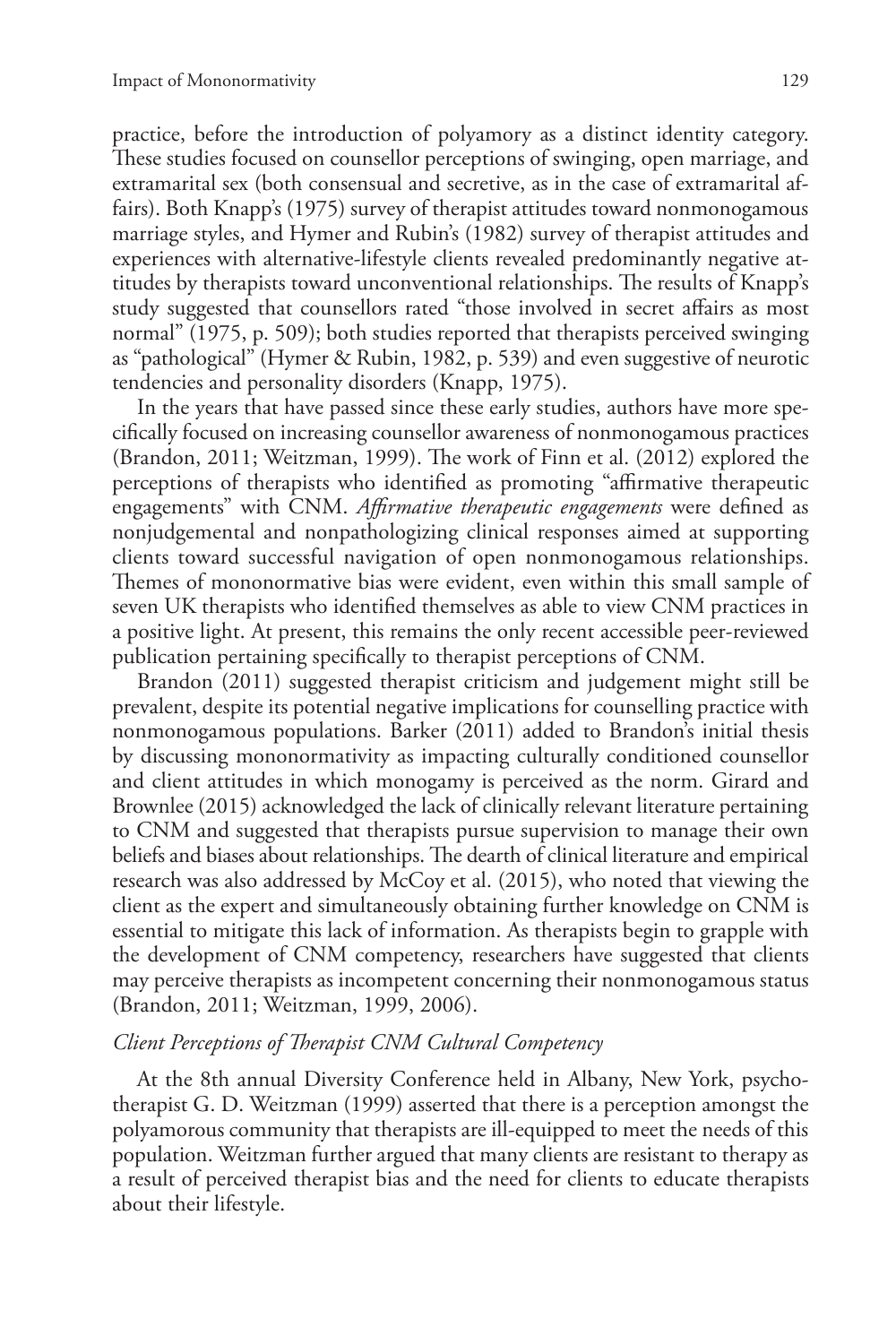More than a decade later, Brandon (2011) reinforced Weitzman's (1999) foundational assertions by indicating that a client's perception of therapist criticism has the potential to impede the effectiveness of therapy. Furthermore, a therapist who disregards a client's CNM identity or relationship status may give clients the impression that their relationships or sexual choices are not important (Brandon, 2011). Conversely, when nonmonogamy is addressed appropriately, clients are more likely to experience trust within the therapeutic relationship.

Without trust in counsellors, Knapp (1975) highlighted numerous reasons why those who practice CNM may be reluctant to seek counselling in the first place. Mainly, Knapp noted that resistance to therapy pertained directly to fear and worry about being condemned, pressured, and/or pathologized. Knapp reported that nonmonogamous survey respondents were fearful that counsellors would deem their behaviour immoral, despite their recognition of this behaviour as a conscious choice to enable more authentic and satisfying relationships.

# *Mononormativity Impacting Psychotherapy Theoretical Orientation with CNM Clients*

Conley, Moors, et al. (2013) observed that the presence of CNM relationships within psychological theory is sparse. For example, developmental theories rely on dyadic pair-bonding as markers of healthy psychosocial development (Conley, Moors, et al., 2013). As a result of these assumptions about normative human development, CNM is not only underrepresented in the theoretical orientations that guide counselling practice but it may also be suggestive of underlying pathology according to models of counselling that emphasize monogamy as the standard for relationship engagement (Conley, Moors, et al., 2013; Moors et al., 2015). Even the terminology used within psychological theory to describe intimate relationships is suggestive of mononormativity in that "attachment," "love," and "pair bond" are used synonymously and subsequently imply monogamous dyadic relationships as the norm for opposite-sex couples (Moors et al., 2015). Although Ribner (2011), a pro-monogamy psychotherapist, suggested that current family therapy approaches are sufficient to utilize when working with nonmonogamous populations, writers of the developing literature have stated otherwise (e.g., Barker, 2011; Brandon, 2011; Chatara-Middleton, 2012; Finn et al., 2012; Moors & Schechinger, 2014; Weitzman, 2006; Zimmerman, 2012). A case study by McCoy et al. (2015) identified concerns about applying traditional sex therapy interventions with a polyamorous couple, thereby resulting in a modified approach to therapy utilizing a client-as-expert perspective combined with increasing therapist knowledge of polyamorous culture through self-help literature.

Richards (2010) described the historical influence of Freudian psychoanalytic theory and *Diagnostic and Statistical Manual of Mental Disorders* diagnoses pertaining to those who identify as transgender and nonmonogamous. Richards stated:

pathologizing of trans and nonmonogamies may lead to any intersection of the two to be reduced to the Freudian notion of polymorphous perversity … that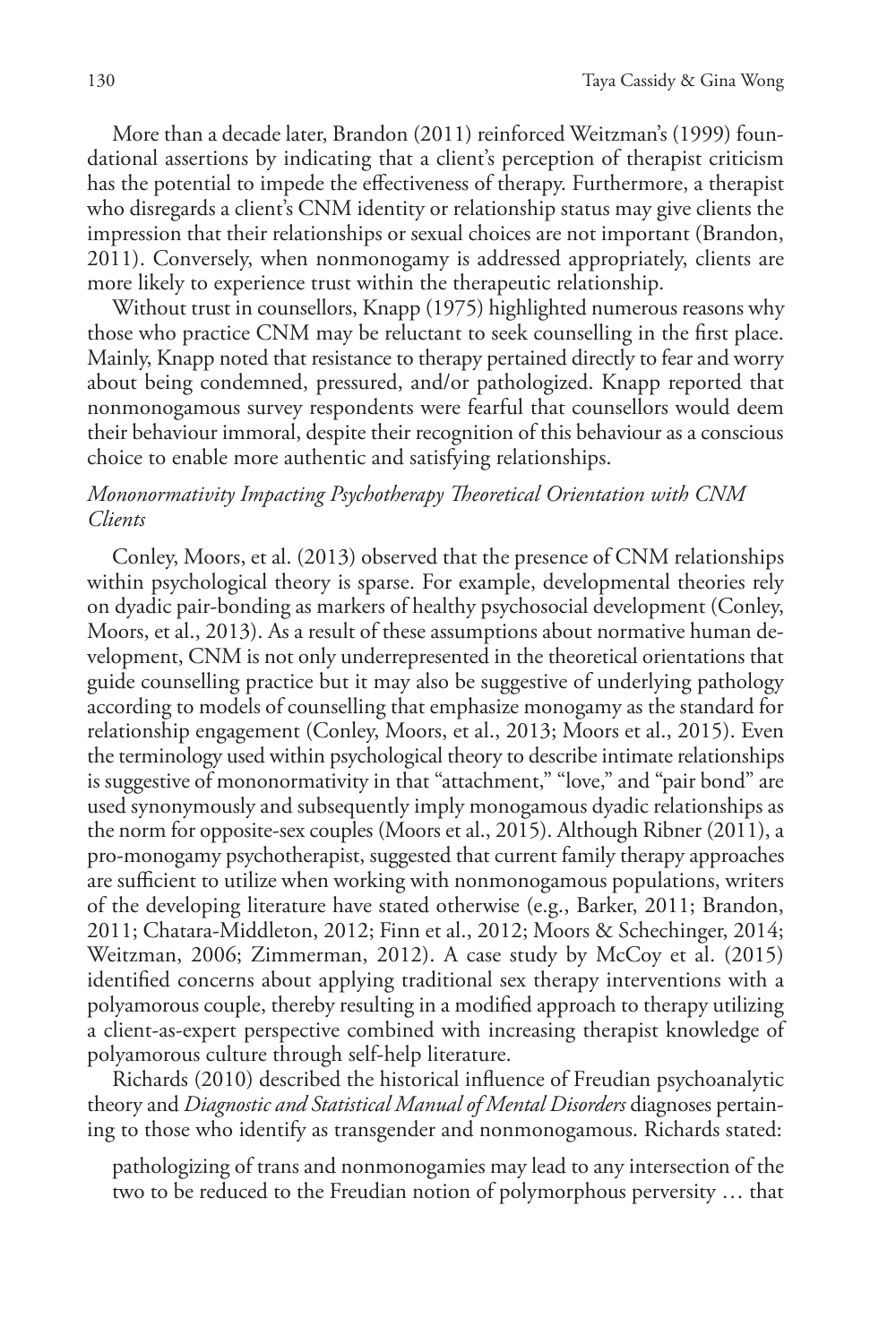is, if one is perverse enough to change one's sex, one is bound to be perverse enough to (among other things) want to have relationships with more than one person. (p. 123)

This example of Freudian theory illustrates how mononormative expectations may lead a psychoanalyst to pathologize clients when they do not adhere to the norms associated with the theoretical orientation. Moreover, a clinician who does not maintain cultural sensitivity concerning CNM populations may be led to assume that nonmonogamy is a causal factor in an underlying psychiatric diagnosis (Richards, 2010).

Despite the absence of research considering the role of mononormativity in counselling theory specifically, a handful of publications have exemplified the influence of theoretical orientation in CNM counselling. Berry and Barker (2014) employed an existential therapeutic approach to working with CNM clients. They conceded "[their] approach to existential therapy holds that a critical understanding of the external sources of mononormativity can help the client attain a higher level of subjective control of meaning-making in their life" (p. 27), compared to the values associated with other theoretical perspectives. Conversely, Duggal (2013) utilized two case examples to illustrate her integrative approach to emotion-focused therapy (EFT) with narrative elements when working with couples in open marriages. Family systems theory is frequently cited when discussing polyamorous triads (Anapol, 2010; Shernoff, 2006).

# *The Role of Mononormativity in CNM Counselling Assessment, Intervention, and Outcome*

Emphasis placed on strategies for counselling CNM populations, rather than examining specific elements of the counselling process as a whole, potentially implies more congruence with Ribner's (2011) perspective than CNM advocates would suggest. That is not to say that the considerations and recommendations provided by authors such as Moors and Schechinger (2014), Weitzman (2006), and Zimmerman (2012) are insufficient or that counselling theory and practice need to be altered dramatically to meet the needs of CNM clientele. We propose that linking the findings about the oppressive nature of mononormativity within the fields of sociology and psychology to that of counselling psychology is an imperative for not only those providing therapeutic services to CNM clients but for all therapists.

*Therapeutic assessment*. Girard and Brownlee (2015) recognized the absence of literature pertaining to the assessment of clients who present in therapy with challenges both related and unrelated to their engagement in a sexually open marriage. They discussed how not only are relevant assessment tools lacking, but that commonly used instruments reinforce the mononormative expectation that relationships occur in dyads, as suggested by the commonly used Dyadic Adjustment Scale (Spanier, 2017). Girard and Brownlee also discussed how rating scales that measure sexual attitudes and values, such as the Reiss Extramarital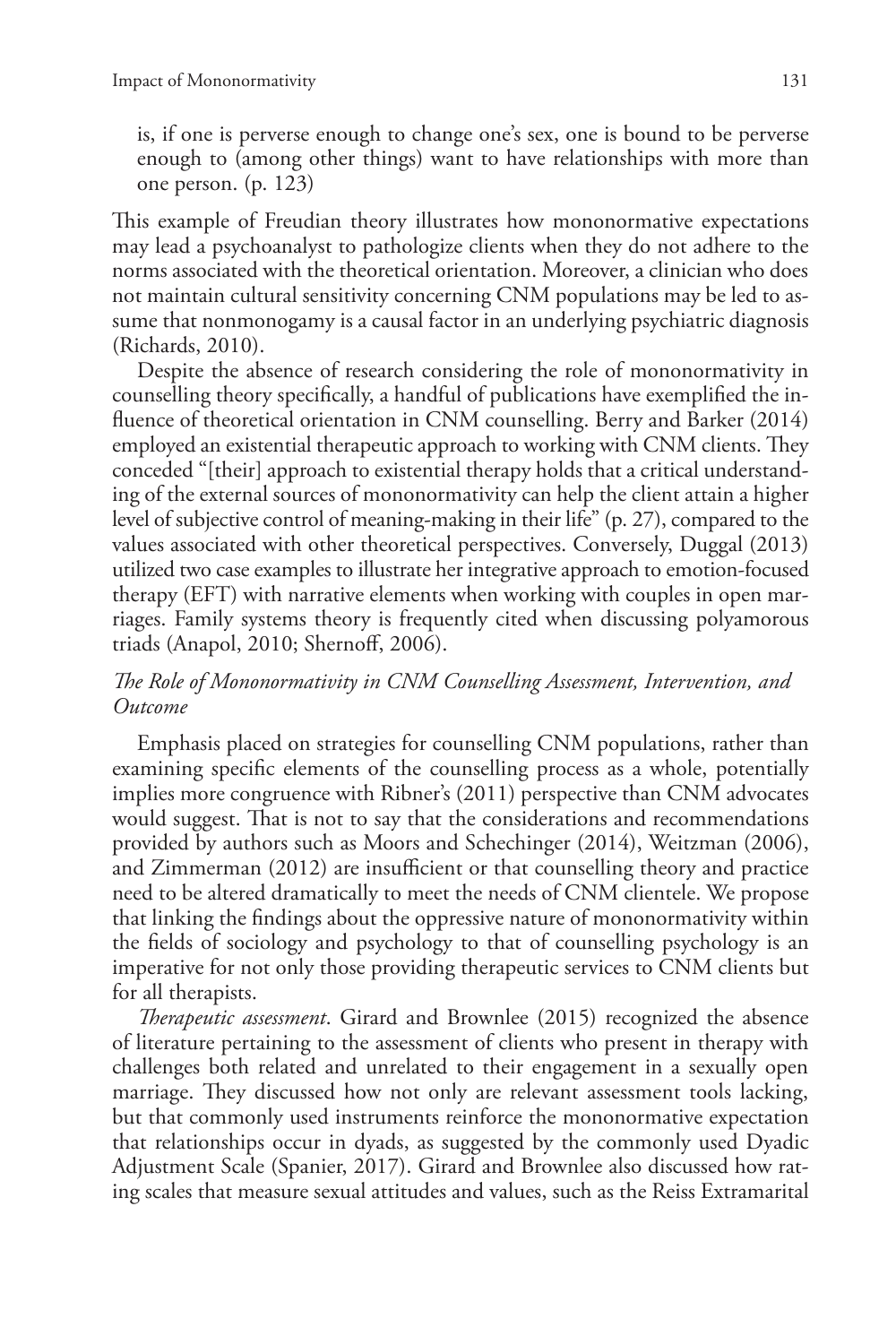Sexual Permissiveness Scale (Reiss, 2013), are limited in their ability to measure only extramarital relations without considering comarital relations. Girard and Brownlee (2015) concluded that the currently used assessment tools in couples counselling are limited in breadth and depth when considering CNM couples. To strive for more inclusive approaches to assessment, currently utilized assessment instruments should be modified to eliminate mononormative assumption by attuning to language use (Berry & Barker, 2014) and utility of questions. For example, assessment forms should include questions about a primary partner and/ or multiple partners and should include culturally sensitive language that avoids traditional, heteronormative, and gendered relationship labels like "husband" and "wife," encouraging clients to define relationships based on their terminology. From there, assessment forms may then provide questions for each set of partners and/or polyamorous configurations, which may enable clients to better define aspects of their relationships and potential areas for consideration within counselling.

The need to remove mononormative bias is especially important when considering how a lack of CNM-appropriate assessment measurements leaves clinicians at a disadvantage for understanding the potential needs of their clients and for introducing appropriate intervention strategies. In her work with CNM clients, the second author has three or more clients in the counselling room addressing their multiple relationships and dynamics, and defining the problem and goal(s) of therapy together. It is essential to identify if there is an understood hierarchy of relationships and to discuss the boundaries of each relationship while determining issues that are clinically relevant.

*Counselling strategies*. A handful of publications have illustrated the use of particular intervention strategies when working with CNM populations. For example, Berry and Barker (2014) described how existential interventions such as meaning-making could be utilized; Duggal (2013) detailed a modified approach to six broad areas of EFT intervention; McCoy et al. (2015) illustrated a client case using a modified version of sensate focus in sex therapy; and Zimmerman (2012) explained how the intrapsychic and interactional components of the intersystems approach to sex therapy could be applied to address the unique needs of CNM clients. Additionally, the work of Chatara-Middleton (2012) exemplified how dance/movement may relate to CNM populations, suggesting a traditional approach while simultaneously maintaining awareness of how to minimize bias and judgement. Other approaches to CNM counselling adopt strategies specific to challenges faced by nonmonogamous populations. These include jealousy management (Easton, 2010); the identification of core values associated with CNM identity and practice (Girard & Brownlee, 2015); and the exploration of relationship boundaries, rules, and agreements (Barker, 2011).

Beyond the counselling intervention strategies utilized in therapy with CNM populations, Berry and Barker (2014) and Girard and Brownlee (2015) have suggested strategies and guidelines aimed at minimizing bias and judgements made by therapists. These authors refer to *bracketing,* which is awareness of one's preconceived ideas and thoughts that could get in the way of providing successful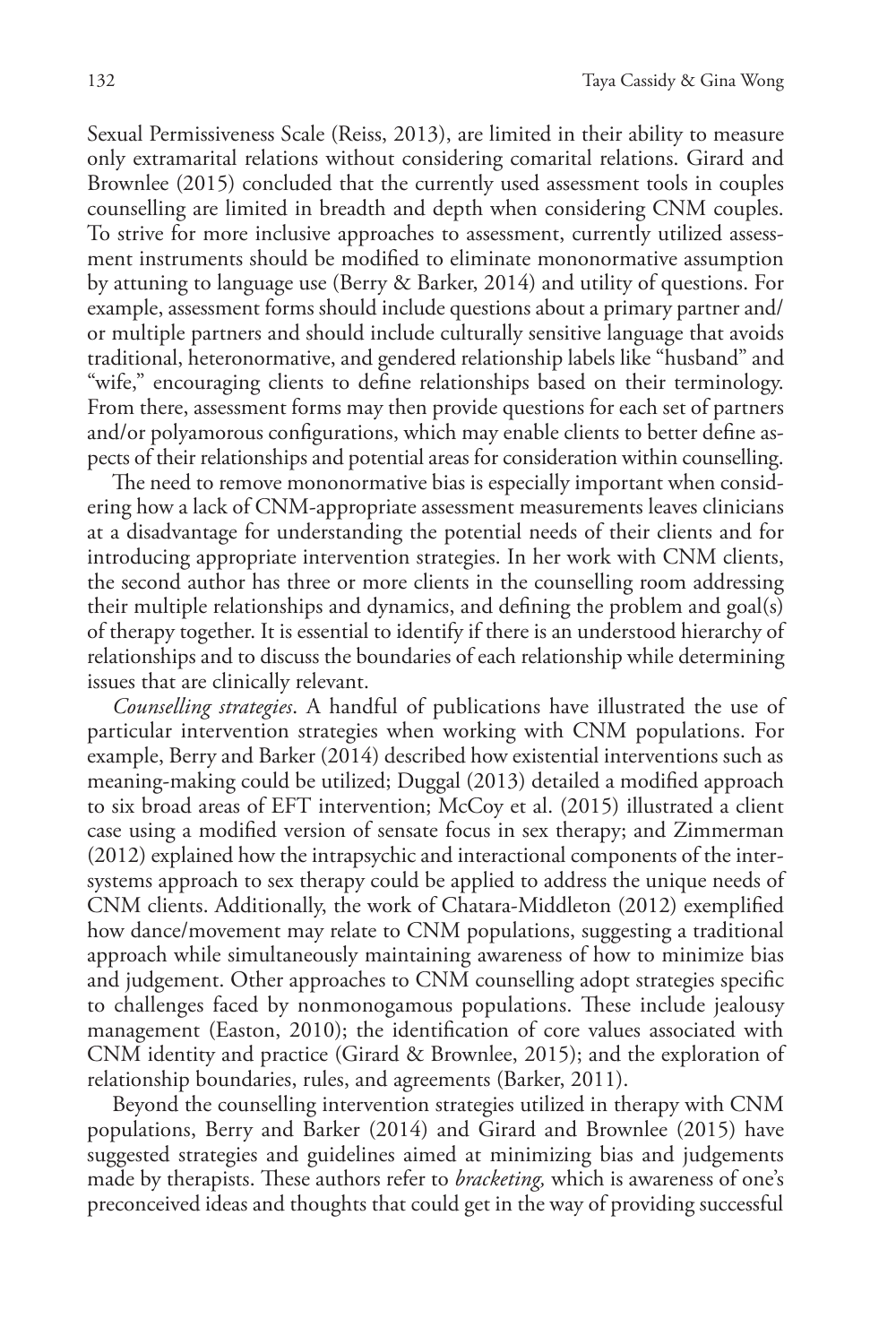therapy. This consideration is also consistent with recommendations that therapists consider the client as the expert of his or her own experiences (Zimmerman, 2012) while employing culturally sensitive language to minimize unintentional prejudice (Berry & Barker, 2014). One of the most commonly occurring thematic recommendations for counsellors working with CNM populations is that of engaging in reflective practice (Berry & Barker, 2014; Brandon, 2011; Chatara-Middleton, 2012; Duggal, 2013). Girard and Brownlee (2015) elaborated on this point by suggesting how supervision can assist in increasing therapist self-awareness, particularly when the therapist is attuned to the self of the therapist and the relevant clinical issues pertaining to CNM clients. Although we agree that it is essential for clinicians and supervisors to be aware of self-perceptions and biases, it is also crucial that therapists have sufficient knowledge and understanding of CNM populations to maintain awareness of what potential biases may be and how mononormative assumptions may have the potential to undermine therapeutic interventions. This understanding of the self of therapist alongside knowledge of CNM considerations is also essential when considering the objective evaluation of counselling outcomes.

*Counselling outcomes*. With little research conducted on CNM counselling in general, the measurement of counselling outcomes is scarce. Duggal's (2013) case studies suggested that clients may benefit from heightened cultural sensitivity; however, the direct implications remain unclear. The case illustration put forth by Williams and Prior (2015) suggests that the perception of therapeutic success as defined by the clinician may differ from the perception of success as defined by the client. This concept was exemplified in the case when the clinician discouraged distance from the client's polyamorous community; when this objective was achieved, the client experienced an increase in mental health symptoms, thereby demonstrating how differing definitions of success may reinforce the power imbalance between client and therapist.

Brandon (2011) highlighted four ways in which clients may benefit from the opportunity to engage in discussion pertaining to monogamy in the counselling setting: (a) decreased shame, (b) minimization of blame and anger toward one's partner, (c) potential for hope, and (d) increased bond between partners as a result of the ability to share openly. Unfortunately, Brandon's suggestions are merely hypothetical, reinforcing the need for further research regarding counselling outcomes for CNM populations.

## summary and conclusions: recommendations for counsellors and researchers

A number of authors have now articulated how therapists' judgement of clients' relational decisions can be problematic within the therapy context (Barker, 2011; Brandon, 2011; Girard & Brownlee, 2015; Weitzman, 1999; Zimmerman, 2012). Responding to Brandon's assertions, Barker (2011) declared that an initial step to increasing counsellor competence could be to incorporate explorations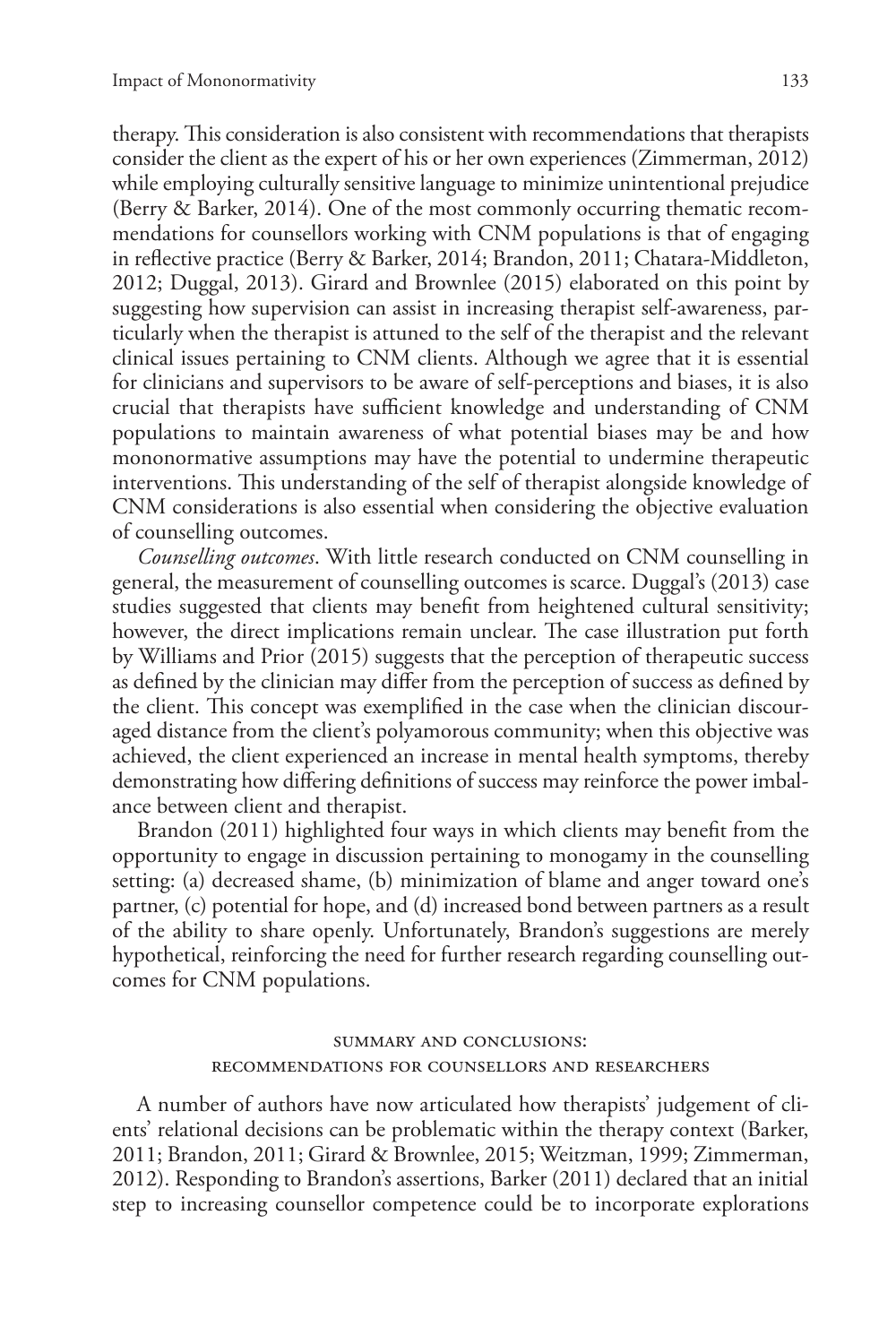of monogamy into therapy training and professional development. Girard and Brownlee (2015) also argued that the field of counselling in general, and counsellor training programs specifically, should include more information regarding counselling competence concerning CNM populations. Zimmerman (2012) supported these suggestions, indicating that the existing research available about open relationships should be included in family therapy training programs. Although a case for further training at the graduate level may be an initial step to increasing counsellor competence (Barker, 2011; Girard & Brownlee, 2015; Zimmerman, 2012), recommendations may also be made directly to practitioners aimed at ethical and culturally sensitive counselling (Moors & Schechinger, 2014; Weitzman, 2006; Zimmerman, 2012).

Beyond counsellor education settings, Hutzler et al. (2016) provided further suggestions that educational programs be introduced in order to reduce stigma among helping professionals in general, which is congruent with the perspective shared by Williams and Prior (2015) within the field of social work. These two perspectives subsequently reinforce the need for further education within the field of counselling, specifically.

Taking into account the evidence of counsellor bias, the need for supervised practice is of utmost importance (Girard & Brownlee, 2015). Considering further how societal assumptions of monogamy may influence the therapy process holds implications for social justice and advocacy, while simultaneously fulfilling the ethical requirements for counselling practice as outlined by the CCPA (2007) principles about respect for diversity.

#### *Implications of Mononormativity on the Counselling Profession*

Examining one's attitudes and values toward minority populations is a key component of ethical practice (CCPA, 2007), particularly when concerning underrepresented populations such as CNM-identified individuals (Barker, 2011; Ford & Hendrick, 2003; Girard & Brownlee, 2015; Weitzman, 2006). Without deliberate attention on the part of the individual counsellors and the profession as a whole to challenge both the dominant discourses for mononormativity, these populations remain at increased risk of experiencing the stigma and prejudice associated with mononormative assumptions (Conley, Moors, et al., 2013; Moors et al., 2013). Del Rio and Mieling (2010) asserted that terms such as "marriage," "marital," and "family" do not reflect the modern incarnation of what constitutes a family, which may limit how counsellors conceptualize relationships. As a result of this potentially limiting framework and its labels, they suggested the necessity for organizational bodies and professional associations, as well as their subsequent codes of ethics and affiliated training institutions, to be inclusive of a greater potential of relationship and family structures.

At present, CCPA's (2007) code of ethics addresses cultural sensitivity and nondiscrimination "based on age, colour, sexual orientation, marital, or socioeconomic status" (p. 10). Of great significance, the code does not include CNM relationship structures as a cultural group to not discriminate against (re: open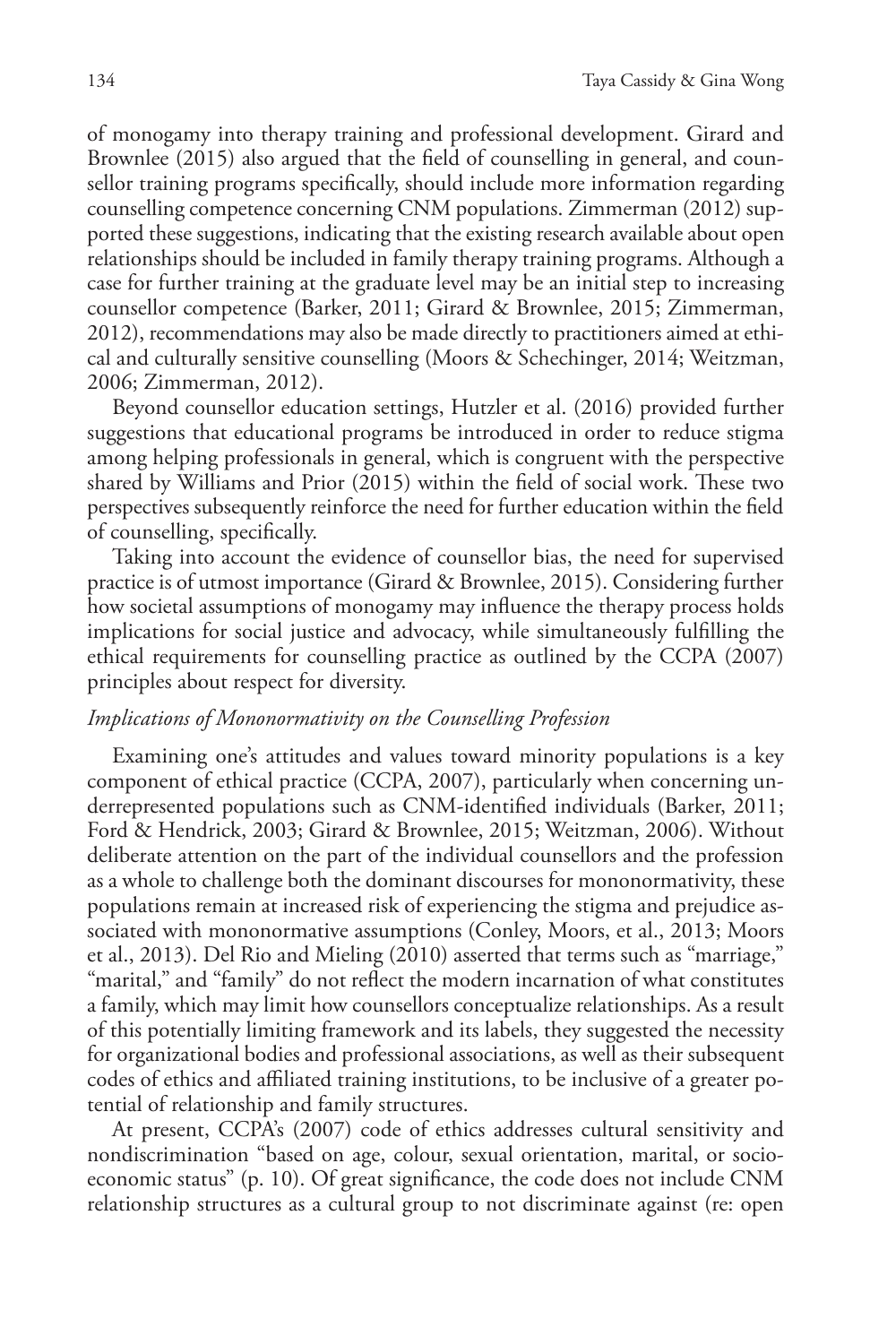relationships and varying family structures), which further oppresses and marginalizes this community. Raising awareness of the growing prevalence of CNM relationships and the need for counsellor competency is a crucial step in gearing the profession toward a culturally sensitive practice that is inclusive of CNM clients (Barker, 2011; Brandon, 2011; Weitzman, 1999). It is imperative for our counselling professional regulatory body to amend the CCPA code of ethics to include sensitivity and nondiscrimination of those who celebrate alternative relationship structures; however, further discussion is beyond the scope of this manuscript.

At present, the majority of resources available for counsellors working with CNM populations are in the form of self-help books and online communities (Barker & Langdridge, 2010; Girard & Brownlee, 2015). Authors have made recommendations for working with CNM individuals, couples, and families (Moors & Schechinger, 2014; Weitzman, 2006; Zimmerman, 2012), and yet little attention is paid to the influence of mononormativity on specific factors that compose the counselling process as a whole. Further research is needed to determine ways in which counsellors can best serve those in CNM relationships without indirectly reinforcing mononormative expectations that have the potential to stigmatize nonmonogamous clients.

#### *Suggestions for Further Research*

Despite the availability of a few North American and British publications about counselling considerations when working with CNM populations (Finn et al., 2012; Moors & Schechinger, 2014; Weitzman, 2006; Zimmerman, 2012), the scarcity of examples pertaining directly to work with couples in open relationships is noted by Duggal (2013). The use of qualitative interviews, case studies, and survey-based research methods are all represented in the small peer-reviewed literature base on CNM counselling (Chatara-Middleton, 2012; Duggal, 2013; Finn et al., 2012; Weitzman, 2006; Zimmerman, 2012), although detailed counselling outcome research remains limited and suggests that elaboration on and expansion of these seminal findings is warranted.

Considering the lack of research about the impact of mononormativity on the counselling process as a whole, and about specific aspects such as the therapeutic relationship and theoretical orientation, a number of potential areas for further research remain. Since the seminal research first conducted by Knapp (1975) and Hymer and Rubin (1982) on counsellor attitudes toward alternative relationships, few studies have attempted to replicate the studies. The research conducted by Finn et al. (2012) sought to explore the influence of counsellor bias on the counselling process; however, with such a small sample size and a selection of participants who identified as experienced with CNM, these findings have minimally generalizable findings. Seeing as the terms polyamory and mononormativity were not even in use at the time of Knapp's (1975) and Hymer and Rubin's (1982) studies, further exploration of how counsellor perceptions of mononormativity may impact the therapeutic relationship and/or counselling outcomes is necessary. Also exploring the influence of mononormative assumptions on the working alliance and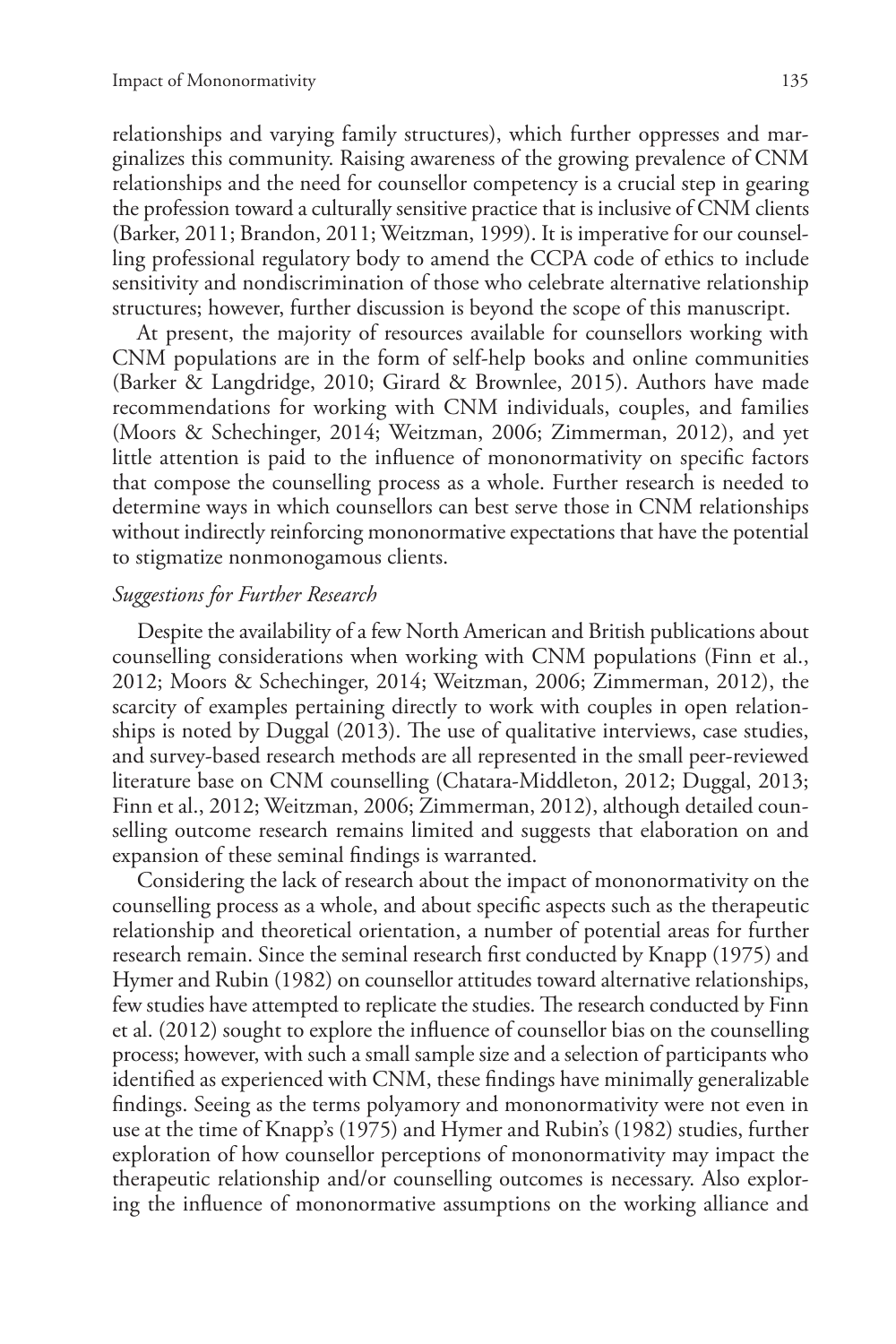potential for progress in counselling, further research aimed at understanding client perspectives is recommended. Aside from Weitzman's (1999) assertion that clients perceive therapists as inadequately aware of CNM-specific considerations, no current research has been published that provides empirical evidence of client perspectives toward therapy or the therapeutic relationship.

Girard and Brownlee's (2015) publication illustrated the importance of assessment practices geared toward CNM populations; however, a significant gap remains concerning counselling intervention and evaluation with nonmonogamous clients. Outcome research, such as that published in case study format (Duggal, 2013; Weitzman, 2006) and in self-help literature (e.g., Anapol, 2010), may begin to address the lack of understanding pertaining to therapeutic intervention with CNM populations. Despite Ribner's (2011) assertion of the sufficiency of current models of therapy practice when working with CNM clients, and the recommendations made by authors such as Moors and Schechinger (2014), Weitzman (2006), and Zimmerman (2012), it remains a necessity to investigate the influence of mononormativity on current theories of counselling and the resulting practical assessment, intervention, and outcome implications.

With the academic research base on CNM continuing to grow (Barker & Langdridge, 2010), we hope that forthcoming publications will increase the number of discussions about the influence of mononormativity on the therapy process. Exemplifying the ethical imperative for counsellors to maintain awareness of client diversity involves acknowledging the prevalence of consensual nonmonogamous practices and the various forms in which they take shape. Bearing in mind the importance of respecting the subjectivity of a client's cultural identity (Arthur & Collins, 2010b), the therapy process itself must also be tailored to reflect the needs of each client and their cultural perspective. As researchers and writers in counselling psychology explore in greater detail the influence of monocentric perspectives and mononormative bias on the counselling process, awareness is increased, and therapists may be better equipped to avoid unintentionally marginalizing and pathologizing CNM client populations specifically, and all clients generally.

#### *References*

- Anapol, D. (2010). *Polyamory in the 21st century: Love and intimacy with multiple partners.* Lanham, MD: Rowman & Littlefield.
- Arthur, N., & Collins, S. (2010a). The rationale for culture-infused counselling. In N. Arthur & S. Collins (Eds.), *Culture-infused counselling* (2nd ed., pp. 26–44). Calgary, AB: Counselling Concepts.
- Arthur, N., & Collins, S. (2010b). Introduction. In N. Arthur & S. Collins (Eds.), *Culture-infused counselling* (2nd ed., pp. 3–25). Calgary, AB: Counselling Concepts
- Barker, M. (2005). This is my partner, and this is my … partner's partner: Constructing a polyamorous identity in a monogamous world. *Journal of Constructivist Psychology, 18*(1), 75–88. https://doi.org/10.1080/10720530590523107
- Barker, M. (2011). Monogamies and non-monogamies: A response to "The challenge of monogamy: Bringing it out of the closet and into the treatment room" by Marianne Brandon. *Sexual and Relationship Therapy, 26*(3), 281–287. https://doi.org/10.1080/14681994.2011.595401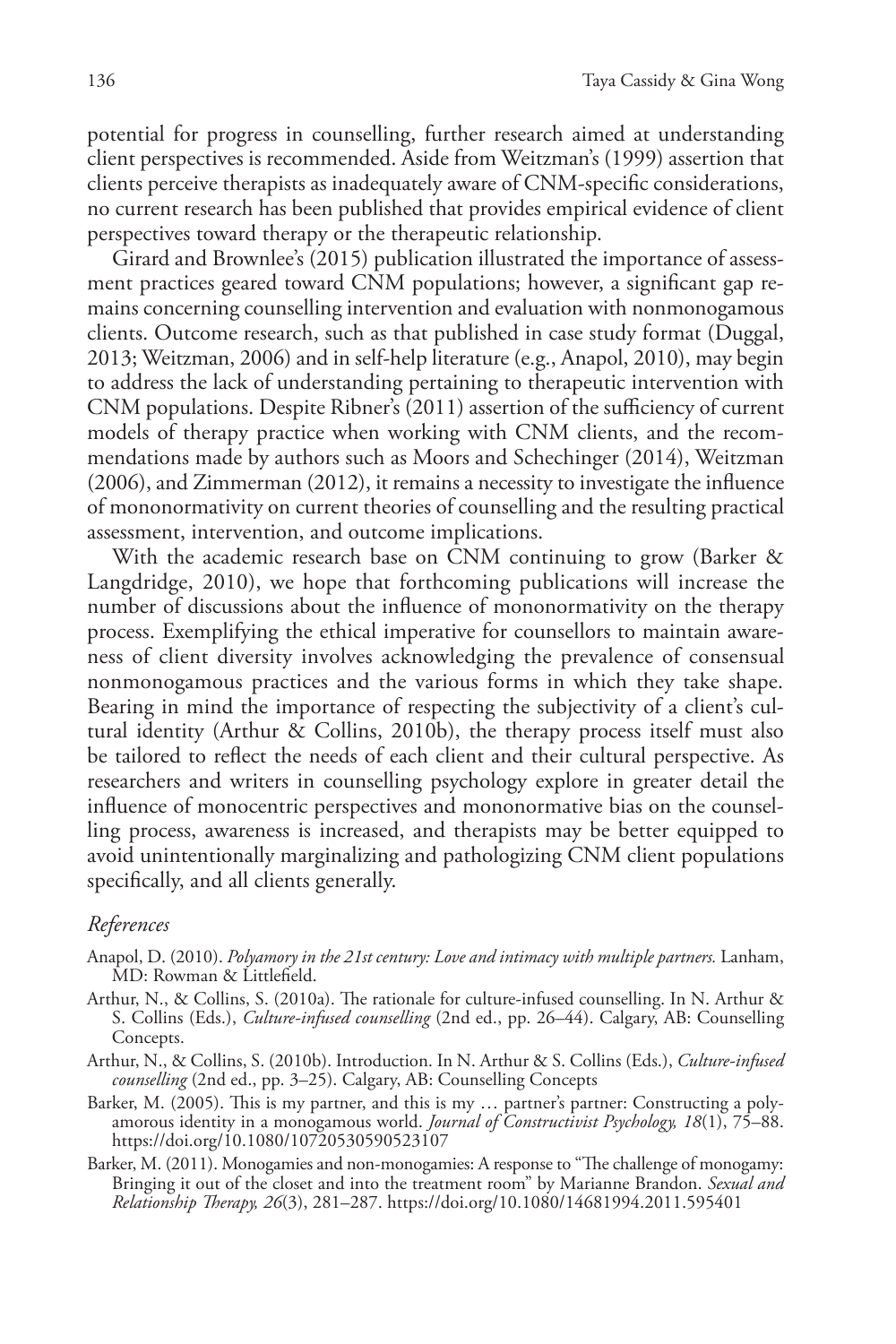- Barker, M., & Langdridge, D. (2010). Whatever happened to non-monogamies? Critical reflections on recent research and theory. *Sexualities, 13*(6), 748–772. https://doi.org/ 10.1177/1363460710384645
- Bergstrand, C. R., & Sinski, J. B. (2010). *Swinging in America: Love, sex and marriage in the 21st century* [Google Books version]. Retrieved from http://books.google.ca/books
- Berry, M. D., & Barker, M. (2014). Extraordinary interventions for extraordinary clients: Existential sex therapy and open non-monogamy. *Sexual and Relationship Therapy, 29*(1), 21–30. https:// doi.org/10.1080/14681994.2013.866642
- Brandon, M. (2011). The challenge of monogamy: Bringing it out of the closet and into the treatment room. *Sexual and Relationship Therapy, 26*(3), 271–277. https://doi.org/10.1080/ 14681994.2011.574114
- Campbell, K., & Wright, D. W. (2010). Marriage today: Exploring the incongruence between Americans' beliefs and practices. *Journal of Comparative Family Studies, 41*(3), 329–345. Retrieved from http://0-search.ebscohost.com.aupac.lib.athabascau.ca/login.aspx? direct=true&d b=afh&AN=52250697&site=src-live
- Canadian Counselling and Psychotherapy Association (CCPA). (2007). *Code of ethics.* Retrieved from http://www.ccpa-accp.ca/wp-content/uploads/2014/10/CodeofEthics\_en.pdf
- Chatara-Middleton, A. (2012). Working with non-monogamy: Dance/movement therapists' experience of working with individuals in non-monogamous relationships. *American Journal of Dance Therapy, 34*(2), 114–128. https://doi.org/10.1007/s10465-012-9138-6
- Cole, E. (2009). Intersectionality and research in psychology. *American Psychologist, 64*(2), 170– 180. Retrieved from http://sites.lsa.umich.edu/ecole/wp-content/uploads/sites/328/2015/10/ cole\_am\_psych\_intersectionality.pdf
- Collins, S. (2010). The complexity of identity: Appreciating multiplicity and intersectionality. In N. Arthur & S. Collins (Eds.), *Culture-infused counselling* (2nd ed., pp. 247–258). Calgary, AB: Counselling Concepts.
- Collins, S., & Arthur, N. (2010). Culture-infused counselling: A framework for multicultural competence. In N. Arthur & S. Collins (Eds.), *Culture-infused counselling* (2nd ed., pp. 45–65). Calgary, AB: Counselling Concepts.
- Conley, T. D., Moors, A. C., Matsick, J. L., & Ziegler, A. (2013). The fewer the merrier? Assessing stigma surrounding consensually non-monogamous romantic relationships. *Analyses of Social Issues and Public Policy, 13*(1), 1–30. https://doi.org/10.1111/j.1530-2415.2012.01286.x
- Conley, T. D., Ziegler, A., Moors, A. C., Matsick, J. L., & Valentine, B. (2012). A critical examination of popular assumptions about the benefits and outcomes of monogamous relationships. *Personality and Social Psychology Review, 17*(2), 124–141. https://doi.org/10.1177/1088868312467087
- Del Rio, C. M., & Mieling, G. G. (2010). "Marriage" misnames "couples" and familial therapies. *Family Journal: Counseling and Therapy for Couples and Families, 18*(2), 169–177. https://doi. org/10.1177/1066480710364331
- Duggal, C. (2013). Negotiating an open marriage in couple therapy. *Psychological Studies, 59*(1), 76–81. https://doi.org/10.1007/s12646-013-0212-z
- Easton, D. (2010). Making friends with jealousy: Therapy with polyamorous clients. In M. Barker & D. Langdridge (Eds.), *Understanding non-monogamies* (pp. 207–211). New York, NY: Routledge.
- Finn, M. D. (2012). The psychological architecture of the stable couple relationship. *Theory & Psychology, 22*(5), 607–625. https://doi.org/10.1177/0959354312451957
- Finn, M., & Malson, H. (2008). Speaking of home truth: (Re)productions of dyadic-containment in non-monogamous relationships. *British Journal of Social Psychology, 47*(3), 519–533. https://doi.org/ 10.1348/014466607X248921
- Finn, M. D., Tunariu, A. D., & Lee, K. C. (2012). A critical analysis of affirmative therapeutic engagements with CNM. *Sexual and Relationship Therapy, 27*(3), 205–216. https://doi.org/ 10.1080/14681994.2012.702893
- Ford, M. P., & Hendrick, S. S. (2003). Therapists' sexual values for self and clients: Implications for practice and training. *Professional Psychology: Research and Practice, 34*(1), 80–87. https:// doi.org/10.1037/0735-7028.34.1.80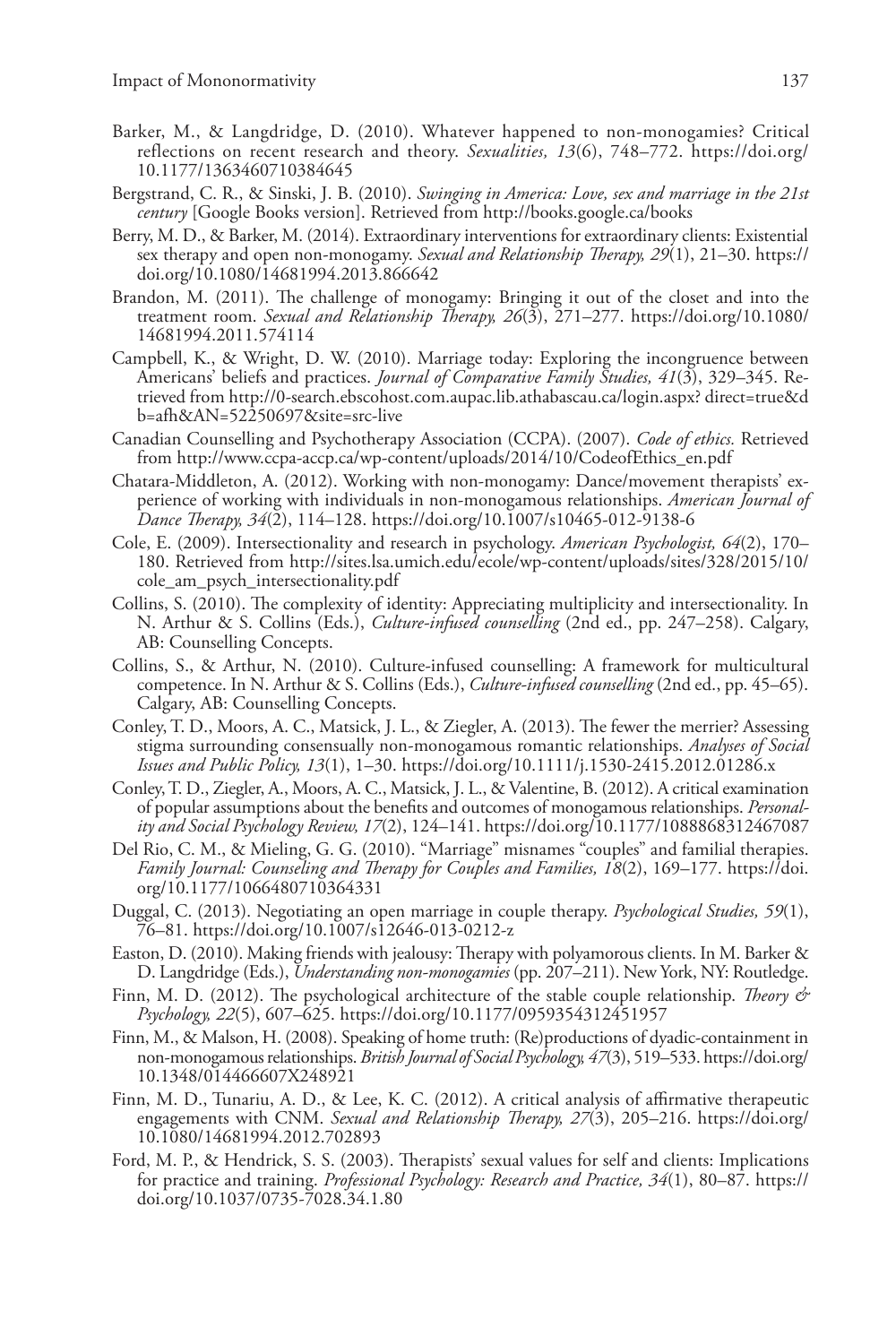- Girard, A., & Brownlee, A. (2015). Assessment guidelines and clinical implications for therapists working with couples in sexually open marriages. *Sexual and Relationship Therapy,* 30(4), 462–474. https://doi.org/10.1080/14681994.2015.1028352
- Hutzler, K. T., Giuliano, T. A., Herselman, J. R., & Johnson, S. M. (2016). Three's a crowd: Public awareness and (mis)perceptions of polyamory. *Psychology & Sexuality, 7*(2), 69–87. https://doi. org/10.1080/19419899.2015.1004102
- Hymer, S. M., & Rubin, A. M. (1982). Alternative lifestyle clients: Therapists' attitudes and clinical experiences. *Small Group Research, 13*(4), 532–541. https://doi.org/10.1177/ 104649648201300408
- Kilbride, P. L., & Page, D. R. (2012). *Plural marriage for our times: A reinvented option?* (2nd ed.). Santa Barbara, CA: Praeger.
- Klesse, C. (2006). Polyamory and its 'others': Contesting the terms of non-monogamy. *Sexualities, 9*(5), 565–583. https://doi.org/10.1177/1363460706069986
- Knapp, J. J. (1975). Some non-monogamous marriage styles and related attitudes and practices of marriage counselors. *Family Coordinator, 24*(4), 505–514. https://doi.org/10.2307/583034
- Matsick, J. L., Conley, T. D., Ziegler, A., Moors, A. C., & Rubin, J. D. (2014). Love and sex: Polyamorous relationships are perceived more favourably than swinging and open relationships. *Psychology & Sexuality, 5*(4), 339–348. https://doi.org/10.1080/19419899.2013.832934
- McCoy, M. A., Stinson, M. A., Ross, B., & Hjelmstad, L. R. (2015). Who's in our clients' bed? A case illustration of sex therapy with a polyamorous couple. *Journal of Sex & Marital Therapy, 41*(2), 134–144. Doi:10.1080/0092623X.2013.864366
- Moon, L. (2010). Introduction. In L. Moon (Ed.), *Counselling ideologies: Queer challenges to heteronormativity* [Ashgate e-book version] (pp. 3–6). Farnham, UK: Ashgate. Retrieved from http:// 0-site.ebrary.com/aupac.lib.athabascau.ca/lib/athabasca/docDetail.action?docID=10385844
- Moors, A. C., Conley, T. D., Edelstein, R. S., & Chopik, W. J. (2015). Attached to monogamy? Avoidance predicts willingness to engage (but not actual engagement) in consensual nonmonogamy. *Journal of Social and Personal Relationships, 32*(2), 222–240. https://doi.org/ 10.1177/0265407514529065
- Moors, A. C., Matsick, J. L., Ziegler, A., Rubin, J. D., & Conley, T. D. (2013). Stigma toward individuals engaged in consensual nonmonogamy: Robust and worthy of additional research. *Analyses of Social Issues and Public Policy, 13*(1), 52–69. https://doi.org/10.1111/asap.12020
- Moors, A. C., & Schechinger, H. (2014). Understanding sexuality: Implications of Rubin for relationship research and clinical practice. *Sexual and Relationship Therapy, 29*(4), 476–482*.*  https://doi.org/10.1080/14681994.2014.941347
- Moss, A. R. (2012). Alternative families, alternate lives: Married women *doing* bisexuality. *Journal of GLBT Family Studies, 8*(5), 405–427. https://doi.org/10.1080/1550428X.2012.729946
- Pieper, M., & Bauer, R. (2005, November). *Mono-normativity and polyamory.* Paper presented at the international conference on polyamory and mono-normativity, University of Hamburg, Germany.
- Rambukkana, N. (2010). Sex, space and discourse: Non/monogamy and intimate privilege in the public sphere. In M. Barker & D. Langdridge (Eds.), *Understanding non-monogamies* (pp. 237–242). New York, NY: Routledge.
- Reiss, I. L. (2013, September). *Reiss Extramarital Sexual Permissiveness Scale*. Retrieved from https:// www.routledgehandbooks.com/doi/10.4324/9781315881089.ch88
- Ribner, D. S. (2011). A response to: "The challenge of monogamy: Bringing it out of the closet and into the treatment room" by Marianne Brandon. *Sexual and Relationship Therapy, 26*(3), 278–280. https://doi.org/10.1080/14681994.2011.595783
- Richards, C. (2010). Trans and non-monogamies. In M. Barker & D. Langdridge (Eds.), *Understanding non-monogamies* (pp. 121–133). New York, NY: Routledge.
- Ritchie, A., & Barker, M. (2006). "There aren't words for what we do or how we feel so we have to make them up": Constructing polyamorous languages in a culture of compulsory monogamy. *Sexualities, 9*(5), 584–601. https://doi.org/10.1177/1363460706069987